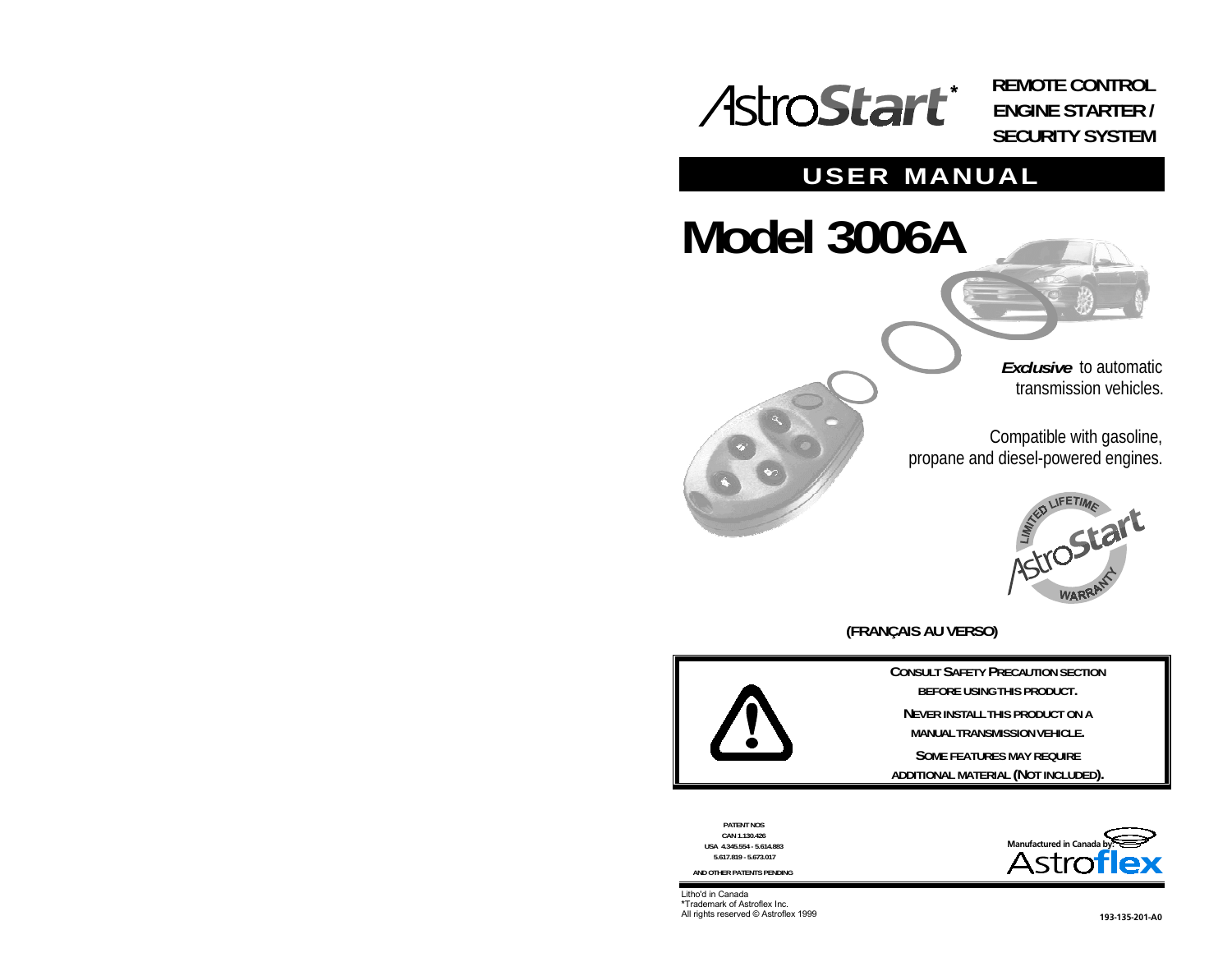# **GOVERNMENT REGULATIONS**

This device complies with the requirements of Industry Canada (IC) - Management of Radiofrequencies, as specified in document CNR-210. Its use is authorized only on a no-interference, no-protection basis; in other words, this device must not be used if it is determined that it causes

harmful interference to services authorized by IC. In addition, the user of this device must accept any radio interference that may be received, even if this interference could affect the operation of the device.



This device complies with Part 15 of the FCC rules.

Operation is subject to the following two conditions:

- (1) this device may not cause harmful interference and
- (2) this device must accept interference that may cause undesired operation.

This equipment has been tested and found to comply with the limits for a class B digital device, pursuant to Part 15 of the FCC Rules. These limits are designed to provide reasonable protection against harmful interference in a residential installation. This equipment generates, uses and can radiate radio frequency energy and, if not installed and used in accordance with the instruction manual, may cause harmful interference to radio communications. However, there is no guarantee that interference will not occur in a particular installation. If this equipment does cause harmful interference to radio or television, which can be determined by turning the equipment OFF and ON, the user is encouraged to try to correct the interference by one or more of the following measures:

- Reorient or relocate the receiving antenna.
- **Increase the separation between the equipment and receiver.**
- Connect the equipment into an outlet on a circuit different from that to which the receiver is connected.
- Consult the dealer or an experienced radio / TV technician for help.

#### **Warning:**

Changes or modifications not expressly approved by <manufacturer> could void the user's authority to operate the equipment.



1164, Route 220 St-Élie d'Orford (Québec) Canada 10B 250



www.astroflex.com info@astroflex.com

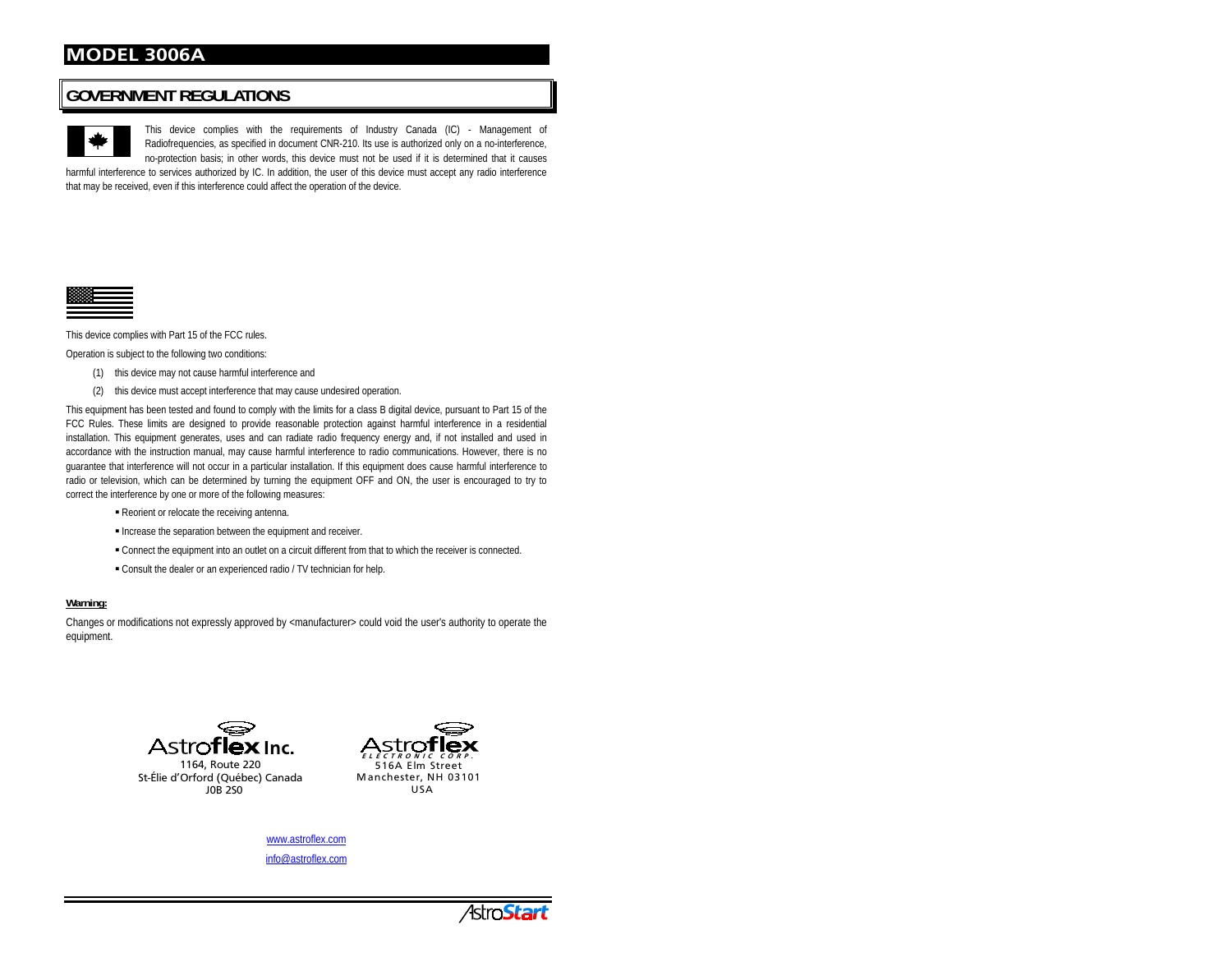# INTRODUCTION

Thank you for choosing the Astroflex Remote Starter/Security System.

Your System is the result of intensive research by a company specializing in the design of high-quality electronic automotive products.

It is designed to provide many years of reliable, trouble-free service.

Its advanced microchip circuitry incorporates billions of possible access codes, which makes it virtually impossible to interfere with another remote control vehicle.

Your Remote Starter offers the ultimate in safety, is simple to use and has many features to make your life easier.

Please read the following instructions carefully so that you understand how your Remote Starter works and can take advantage of all the features.

Some of the functions described below may not be applicable to your vehicle.

# Table of contents

| REPLACING OR BOOSTING VEHICLE BATTERY NAMES AND REPLACING OR BOOSTING VEHICLE BATTERY |    |
|---------------------------------------------------------------------------------------|----|
|                                                                                       | 20 |

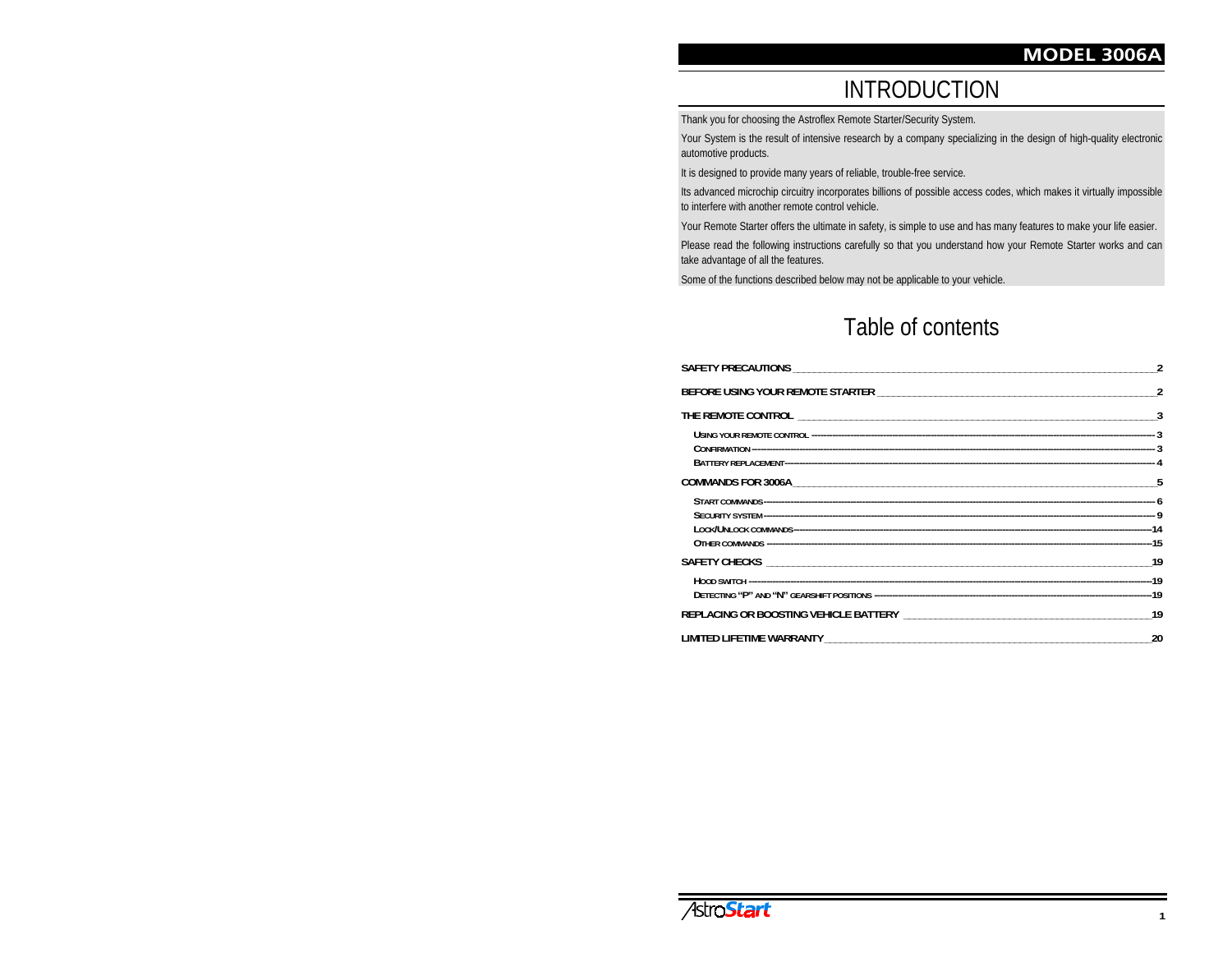# **SAFETY PRECAUTIONS**

Before using this product, carefully read the following safety precautions.

- Immediately report any malfunction to the Astroflex dealer that performed installation.
- Under no circumstance can this product or its use be modified.
- Always turn off main switch when vehicle is parked in an enclosed, unventilated area or is in for servicing.
- Always turn off main switch when not using your Remote Starter for extended periods of time.
- Keep remote controls away from children.
- г Have your engine tuned regularly to ensure optimum performance of your Remote Starter.
- Make sure your windshield wipers are turned off before leaving vehicle.
- Regularly check safety features that stop engine (see "SAFETY CHECKS" on page 19.)
- Make sure you comply with all local regulations which may prohibit leaving your engine running when vehicle is unattended in a public place.
- г Always advise service personnel that your vehicle is equipped with a Remote Starter.
- We strongly recommend that you have your Remote Starter checked annually. Contact the dealer in your area.

# **BEFORE USING YOUR REMOTE STARTER**

Before leaving your vehicle, set the various controls in order to use your Remote Starter later on.

- Set heating/air-conditioning controls to desired position. (When the remote starter starts your engine, it will also turn on your climate control system.)
- Turn your windshield wipers to the "**OFF**" position.
- Make sure gearshift is in "**P**".

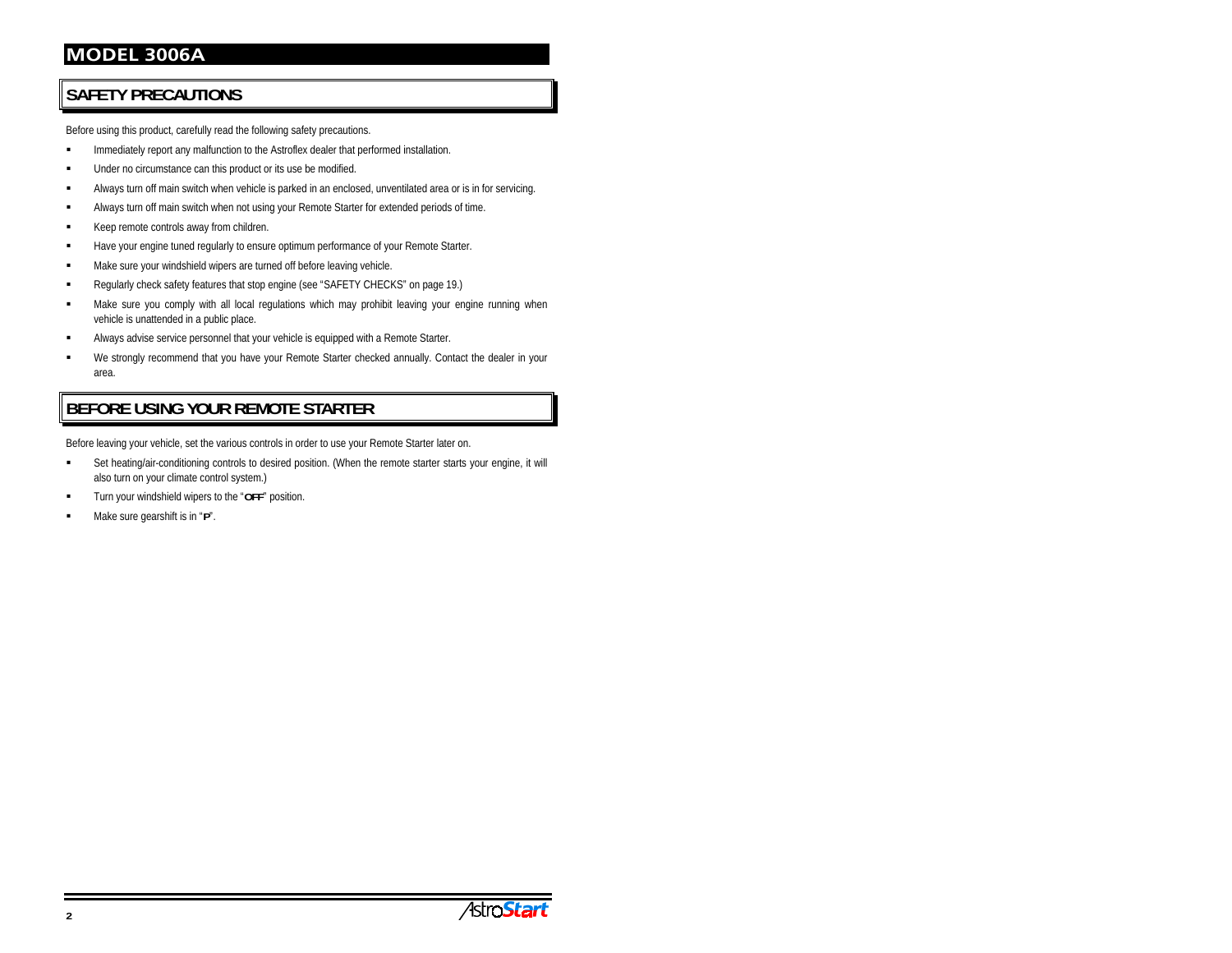# **THE REMOTE CONTROL**

Your remote control has been designed to fit the natural contours of your hands so that it is easier to use.

It is powered by long-life lithium batteries.

It can control two vehicles separately.

Up to three additional remote controls can be assigned to your vehicle.

See your dealer for replacement batteries or additional remote controls.

**NOTE**: The range of your remote control can be affected by a weak battery, interference from nearby metal structures, hydro poles, or crowded parking lots.

# **USING YOUR REMOTE CONTROL**

Your remote control can transmit on two differentchannels, allowing control of two separate vehicles.

Only the "Panic" command is transmitted on both channels simultaneously.



#### **CHANNEL 1** :

**CHANNEL 2** :

To transmit a commandon channel 1, press desired button for two seconds.

To transmit a command on channel 2, press desired button, then as soon as a tone is heard or that the LED flashes once, release the button for a moment then press it again and hold down for two seconds.

A command will not be executed if you do not press button long enough.

Only one command will be transmitted even if a button is pressed for more than two seconds except for the "Panic" button, which repeats its command for as long as the button is held down.

#### **CONFIRMATION**

Each command being transmitted is confirmedby both an audible and a visual signal (LED indicator), indicating the successive steps in the transmission of thecommand.

The successive steps in the transmissionand confirmation of acommand are described inthe opposite table.



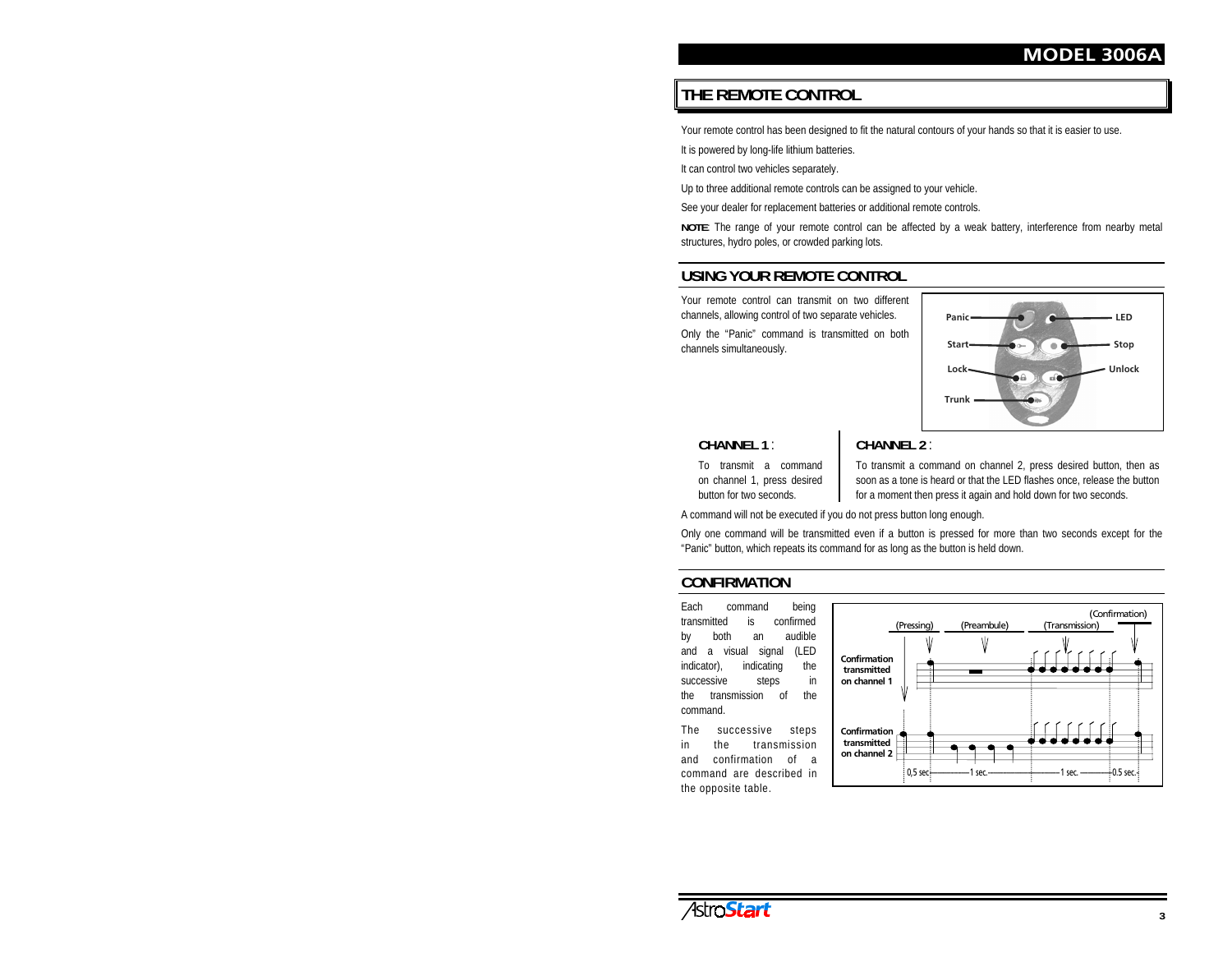**Legend :**

|                     | This confirmation indicates whether a button was pressed        |
|---------------------|-----------------------------------------------------------------|
| Pressing            | by mistake and also confirms button was pressed correctly.      |
|                     | To transmit on channel 2, you must press button again           |
|                     | within half a second for command to be transmitted properly.    |
|                     | This confirmation indicates how long a button must be held down |
| Preamble            | for a command to be transmitted properly (one second duration). |
|                     | This confirmation is silent when transmitting on channel 1.     |
|                     | This confirmation indicates when a command is being             |
| <b>Transmission</b> | sent to the remote starter (one second duration).               |
|                     | This last confirmation indicates that transmission              |
| Confirmation        | of command was successfully executed.                           |
|                     |                                                                 |

Another confirmation is sent by your remote when you activate "Panic" mode.

This confirmation is repeated for as long as button is held down.



# **BATTERY REPLACEMENT**

We strongly recommend that you keep a replacement set in your glove compartment.

Your remote is powered by three 3-volt lithium CR-2016 batteries or equivalent.

To replace the batteries, remove screw on back of remote case, remove old batteries and replace with new ones.

Make sure that batteries are properly oriented; see illustration opposite.



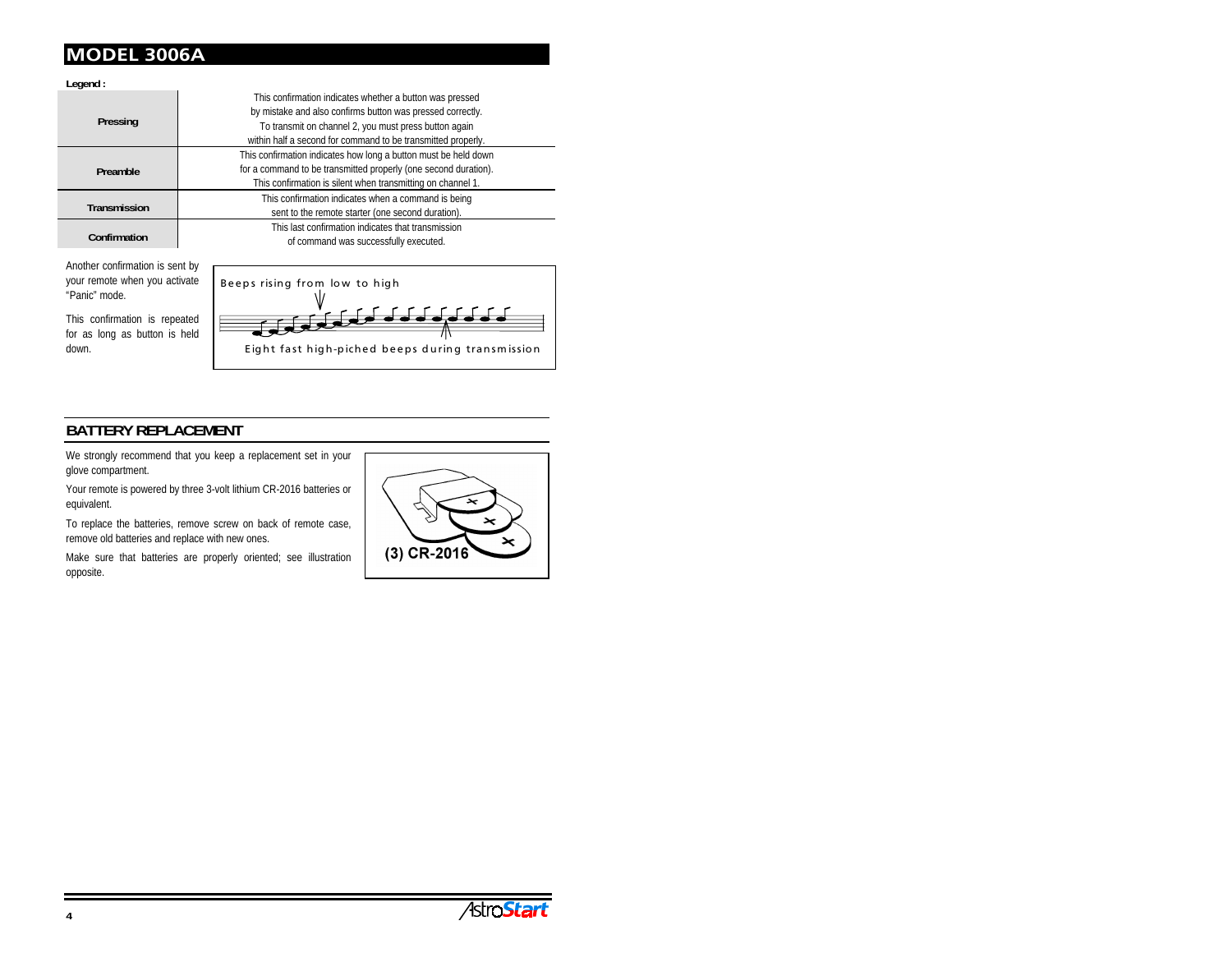# **COMMANDS FOR 3006A**

| <b>COMMANDS</b>                                                                                                                                                                                                      | <b>BUTTONS</b> | <b>CONFIRMATION</b> |                 |                    |
|----------------------------------------------------------------------------------------------------------------------------------------------------------------------------------------------------------------------|----------------|---------------------|-----------------|--------------------|
|                                                                                                                                                                                                                      | (PICTOGRAM)    | <b>HORN</b>         | <b>LIGHTS</b>   | <b>SIREN</b>       |
| <b>PANIC</b>                                                                                                                                                                                                         |                | 30 / 60 SEC.        | 30 / 60 SEC.    | 30 / 60 SEC.       |
| <b>START / CONTINUOUS MODE</b>                                                                                                                                                                                       |                | 10                  | 1               |                    |
| STOP <sup>O</sup>                                                                                                                                                                                                    |                |                     | 1               |                    |
| LOCK / ARM                                                                                                                                                                                                           |                |                     | 1               | $1/3$ 00           |
| UNLOCK / DISARM @                                                                                                                                                                                                    |                |                     | $\overline{2}$  | $2/4$ <sup>O</sup> |
| <b>TRUNK</b>                                                                                                                                                                                                         |                |                     | 3               |                    |
| <b>ACTIVATE / DEACTIVATE SENTINEL MODE</b>                                                                                                                                                                           | n              |                     | $4/2/3$ $\odot$ |                    |
| <b>ACTIVATE / DEACTIVATE UTILITY #1</b>                                                                                                                                                                              |                |                     | 1               |                    |
| <b>ACTIVATE / DEACTIVATE UTILITY #2</b>                                                                                                                                                                              |                |                     | 1               |                    |
| <b>RUNTIME ADJUSTMENT</b>                                                                                                                                                                                            |                |                     | $1 - 4$         |                    |
| <b>PRESET TEMPERATURE ADJUSTMENT</b>                                                                                                                                                                                 |                |                     | $1 - 4$         |                    |
| <b>CAR FINDER</b>                                                                                                                                                                                                    |                | 7                   | 3               |                    |
| <b>DISPLAY REMOTE START FAIL CODES</b>                                                                                                                                                                               |                | $1 - 15$            |                 |                    |
| This confirmation is only sent when the Start command is repeated while the engine is kept running by<br>➊<br>the remote starter.<br><b>2</b> Chirp confirmation; programmable during installation (Enable/Disable). |                |                     |                 |                    |

- $\bullet$  4 = Activating / 2 = Deactivating / 3 = System not ready
- This command terminates runtime, "Panic" mode and alarm condition.
- Temporary "Valet" mode is enabled if the command is sent twice in quick succession.
- $\bullet$  1 = Arming when there is no violation / 3 = Arming when there is at least one violation.
- $\bullet$  2 = Disarming when there is no violation / 4 = Disarming when there is at least one violation.

#### **CONFIRMATION**

In all cases, your Remote Starter will confirm that command has been received properly.

This will be done by either sounding horn or flashing parking lights.

In this manual, confirmation signals are written in an abbreviated form; for example:

(horn: 1, lights: 2) Means that horn will sound once and parking lights will flash twice.

Parking light confirmations are mandatory.

Horn and siren confirmations are optional (programmable) and require an extra connection and additional equipment during installation.

Confirmations are explained in more detail under each command.

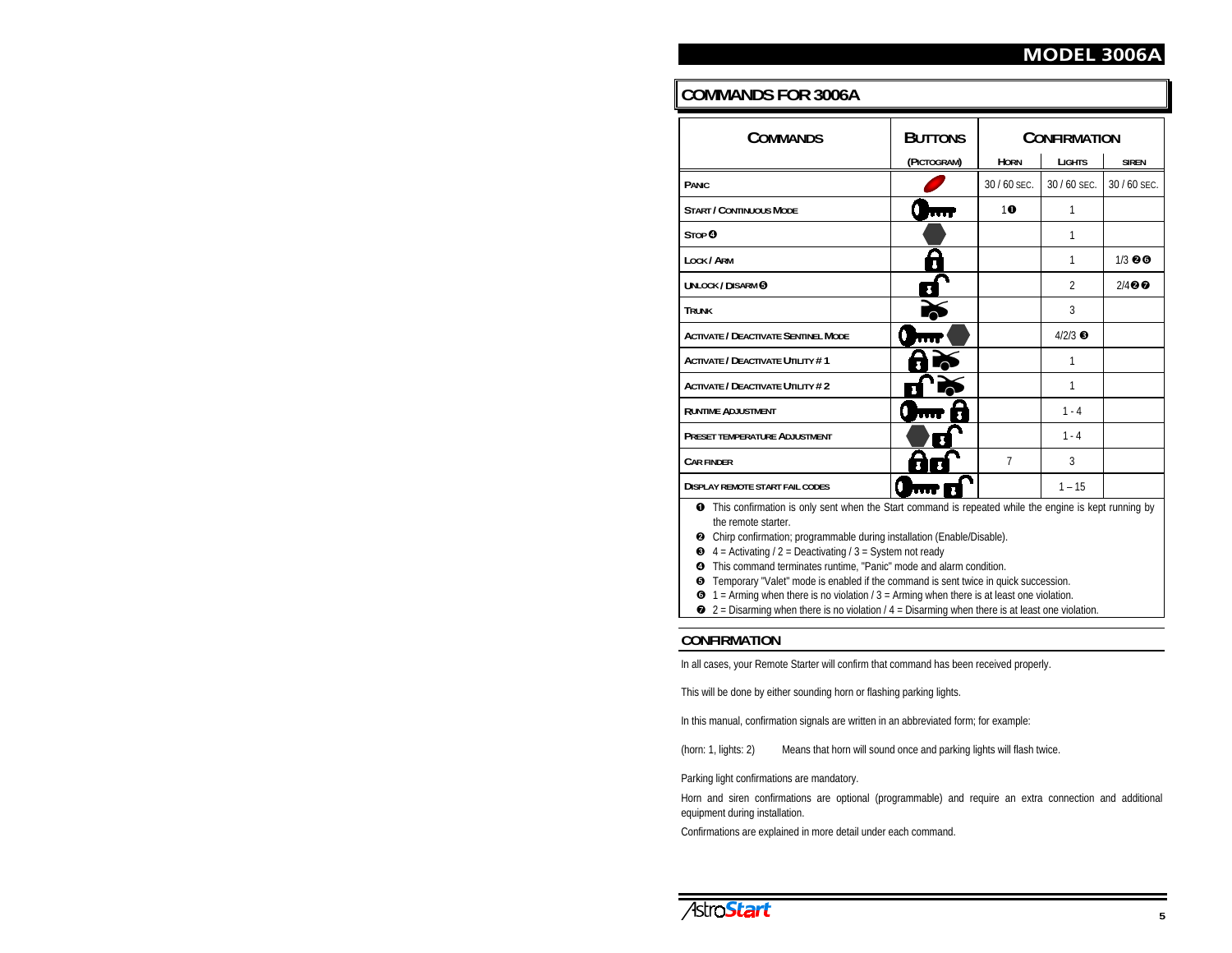## **START COMMANDS**

#### **STARTING THE ENGINE**

To start the engine, press  $\Box$  button (horn: 0, lights: 1).

The system automatically adjusts ignition duration for your type of vehicle; parking lights flash once (duration: four seconds) then stay on all the time engine is running.

If more than one command is emitted, each successive start command resets runtime to the beginning, parking lights flash once to confirm command has been received and horn sounds once to let you know engine is already running.

Repeating this command will produce an audible confirmation that engine has started, which can be useful if vehicle is not in sight.

#### **IF ENGINE FAILS TO START**

If your system cannot start your engine at first attempt, it will wait for a few seconds and then try again (it could try again twice depending on reason for failure to start).

After three attempts, it will shut down automatically and wait for new command (see "Start fail Codes" on page 18).

#### **UPON ENTERING YOUR VEHICLE...**

- Do not apply brakes; this will stop engine immediately.
- Insert ignition key and turn it to "**ON**" position.



**DO NOT TURN IGNITION KEY TO "START" POSITION.**

- г Within 20 seconds, execute Antitheft disarm sequence (if applicable).
- See "Antitheft" on page 15.
- Drive as usual.

#### **ENGINE RUNTIME**

Your engine will stop automatically after a preset time.

Parking lights will stay on as long as engine is running. Engine runtime is programmable.

#### **WHAT STOPS THE ENGINE**

For your safety, engine will not start or will stop if:

- Remote control sends a stop message.
- Hood is open.
- $\blacksquare$ Brakes are applied.
- Gearshift is not in "**P**" or "**N**".
- $\blacksquare$ Engine is over-revving.
- Main switch is **OFF**.
- Security system is in an alarm condition.

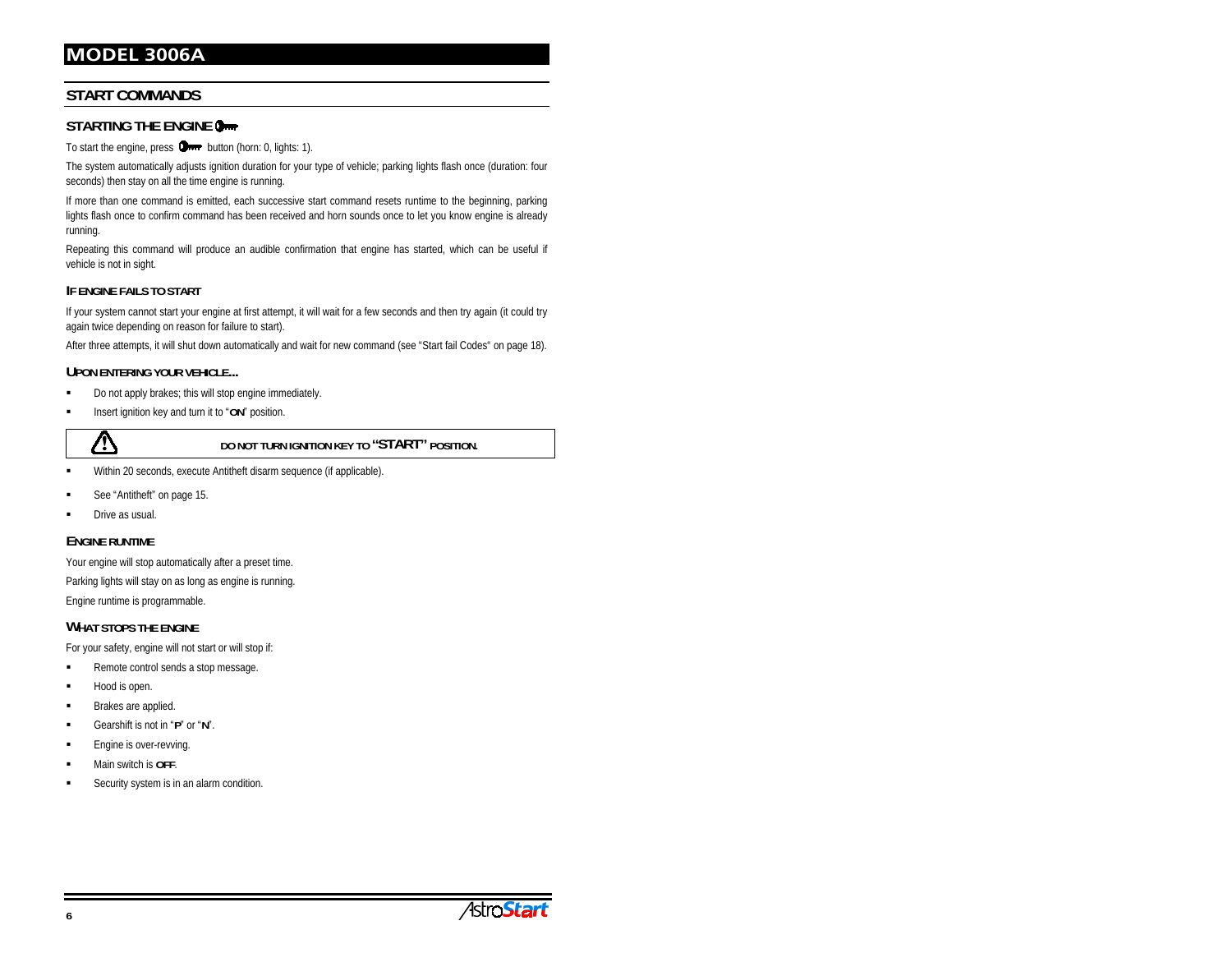#### **TRIGGER INPUT**

Your remote starter is equipped with a negative trigger (pulse) input.

This input (enabled during installation) can be connected to another remote control device or to a timer output.

If this input is connected, consult this device's manual or ask your technician which command controls the start/stop function.

The start/stop commands received on this input are ignored while the engine is running on a remote start.

All Start/Stop functions controlled by this input behave in the same way as functions controlled by remote.



#### **CONTINUOUS MODE**

The "Continuous Mode" function allows to remove the key from the ignition while leaving the engine running.

This convenient feature allows you to leave the vehicle for short periods of time while the climate controls remain on.

To access the "Continuous Mode", carry out the "Start" command while the engine is idling.

See "STARTING THE ENGINE" on page 6.

Parking lights, engine and preset accessories will remain on for the duration of the programmed runtime (see " Setting the runtime " on page 8).

Remove key, exit vehicle and lock doors. All safety devices will remain active.

#### **IF YOU RETURN TO YOUR VEHICLE BEFORE RUNTIME HAS ELAPSED, JUST TURN THE KEY TO THE "**ON**" POSITION AND DEPRESS BRAKE PEDAL.**

#### **MAIN SWITCH**

Main switch is usually mounted under dashboard. It is an **ON**/**OFF** toggle switch that is used to cancel start functions. It does not disable other commands which remain active.



# **STOP**

When engine is kept running by Remote Starter, you can stop it with this command (lights: 1, siren: 0). This command is also used to cancel "Panic" mode and alarm condition.

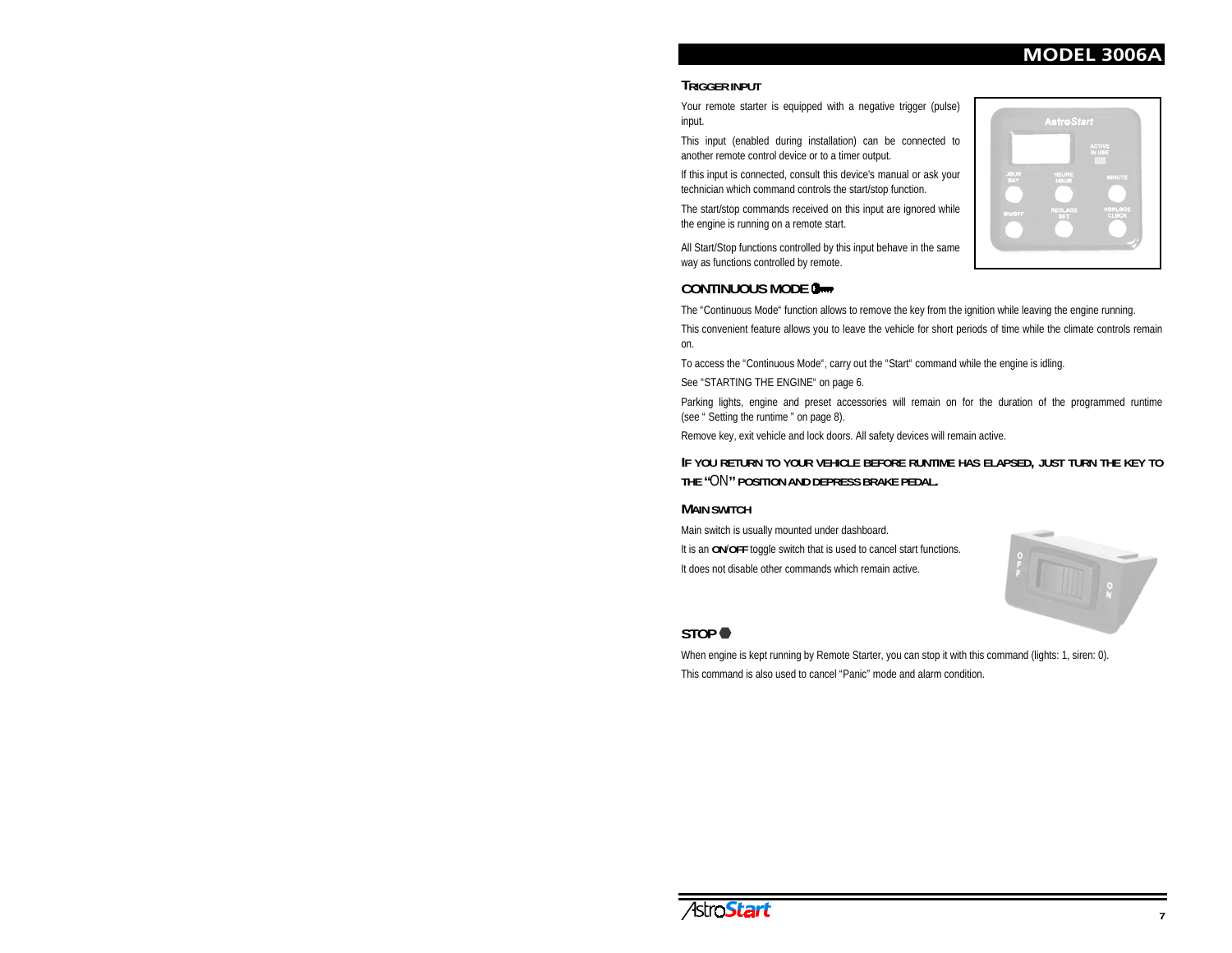## **LOW TEMPERATURE MODE**

In Low Temperature (previously called Sentinel) mode, system starts your engine automatically when temperature falls below a preset level.

Engine will run for programmed runtime, after which system will wait 2½ hours and then start engine again if temperature is still below preset level.

To activate/deactivate Low Temperature mode, press  $\Box$  and  $\Box$  buttons simultaneously.

#### **When mode is activated:**

Parking lights will flash 4 times, then, if temperature is below preset level, engine will start.

If temperature is above preset level, system waits until it goes below preset level before starting.

If system cannot execute command (for example, hood is open), confirmation will be different (lights: 3)(see "Start Fail Codes" on page 18).

#### **When mode is deactivated:**

Parking lights will flash twice to confirm that mode is deactivated. Applying brakes also deactivates Low Temperature mode.

#### **START TEMPERATURE ADJUSTMENT**

To change preset temperature at which you want your Remote Starter to start engine, press  $\bullet$  and  $\bullet$  buttons simultaneously (lights: 1 - 4).

Parking lights will flash from 1 to 4 times to indicate selected start temperature (see table opposite).

If you send command when ignition has been turned on (by Remote Starter or key), preset start temperature does not change. However, confirmation is still sent to indicate last selection. **Flashes temperature** 1 -5° C (23° F) 2 -15° C (5° F) 3  $-20^{\circ}$  C (-7° F)

#### **SETTING THE RUNTIME O**<sub>111</sub></sub>

Press buttons  $\Box$  and  $\Box$  simultaneously (parking lights: 1 - 4).

Parking lights flash one to four times to indicate selected runtime (see table opposite).

If you send this command while the ignition circuits are activated (by = remote or key), runtime does not change but confirmation is sent to indicate last selection.

If Low Temperature mode is already activated when this command is sent, the command sets or indicates Low Temperature mode runtime.

**Note:** Runtime is doubled for a diesel engine.

| Number of<br>flashes | Runtime       |
|----------------------|---------------|
|                      | 2 minutes $1$ |
| 2                    | 4 minutes     |
| 3                    | 8 minutes     |
|                      | 18 minutes    |

4 -30° C (-22° F)

**Preset start**

**Number of**

<sup>&</sup>lt;sup>1</sup> A runtime of 2 minutes (4 min. for a diesel engine) is not recommended for most vehicles unless you intend to drive off immediately after the remote start. This selection is not available in Low Temperature mode.

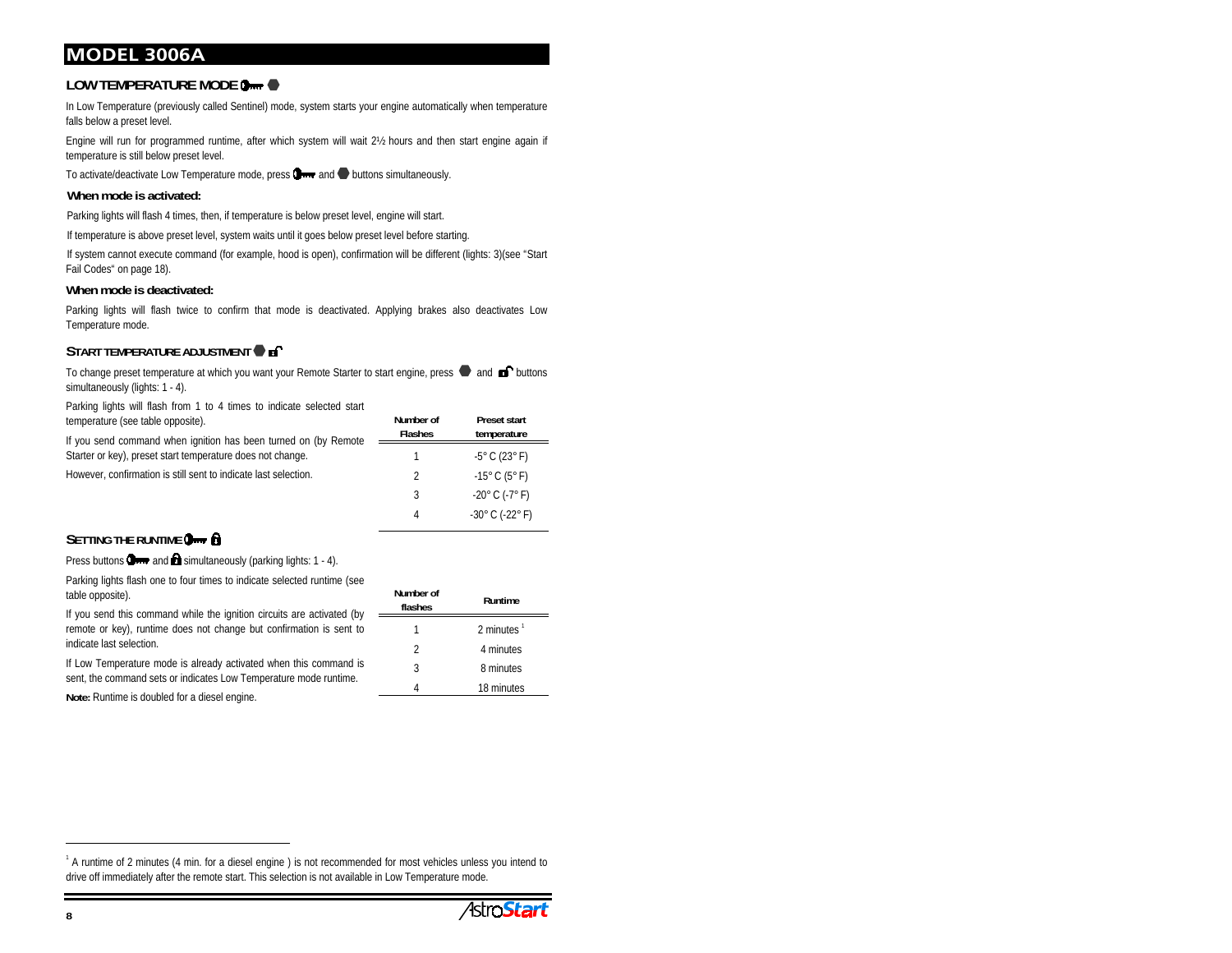# **SECURITY SYSTEM**

#### **SECURITY ZONES**

Your security system can use up to six different monitoring devices at the same time to protect your vehicle.

These devices are connected to the control module on different inputs called security zones.

One of these zones can give an audible warning (siren "ON" for 2 seconds) while the other five generate an alarm condition if the system is armed.

| <b>SECURITY ZONES</b>                                                                        | <b>FUNCTIONS</b>                                                                                                                                        |
|----------------------------------------------------------------------------------------------|---------------------------------------------------------------------------------------------------------------------------------------------------------|
| Warning (pre-shock)                                                                          | Siren "ON" for 2 seconds                                                                                                                                |
| <b>Doors</b><br>Hood<br><b>Additional sensors</b><br>Shock sensor<br>Ignition (ignition key) | Siren "ON" for a period of 30 seconds to 4<br>minutes depending on the initial programming<br>and whether the zone in violation is corrected or<br>not. |

#### **DETERRENTS**

#### **ACTIVE**

When one of the monitoring devices detects a violation, the system reacts by energizing the following deterrent devices, depending on which is connected.

The system energize up to four deterrent devices at the same time - **siren**, **parking lights**, **dome light** and/or **horn**.

#### **PREVENTIVE**

The indicator light indicates the different alarm system conditions (see "Zone codes").

When it is mounted in a place where it is visible from outside the vehicle, it may also act as a deterrent.

#### **ALARM MODES**

#### **WARNING**

The warning signal consists in a siren that chirps briefly (two seconds).

When a dual stage shock sensor is connected to the system, a light shock will activate the warning signal when the alarm is armed.

#### **PRE-ALARM**

If you set off the alarm by mistake and do not want to alarm (or disturb...) the whole neighborhood, the "pre-alarm mode" cuts in three seconds before the actual alarm to give you time to disarm the system.

In this mode, the parking lights, siren and dome light are activated intermittently for three seconds.

#### **ALARM CONDITION**

When the system is in an alarm condition, it energizes its deterrent devices, depending on which is connected to the module.

The alarm condition remains active for a period of thirty seconds or one minute depending on the initial programming, after which the system pauses for five seconds.

During this pause, it checks the security zones again and reinitiates the alarm cycle if a zone is still in violation.

This cycle can be repeated up to four times.

If the situation which caused the violation is corrected in the middle of a cycle, the alarm shuts off at the end of the current cycle.

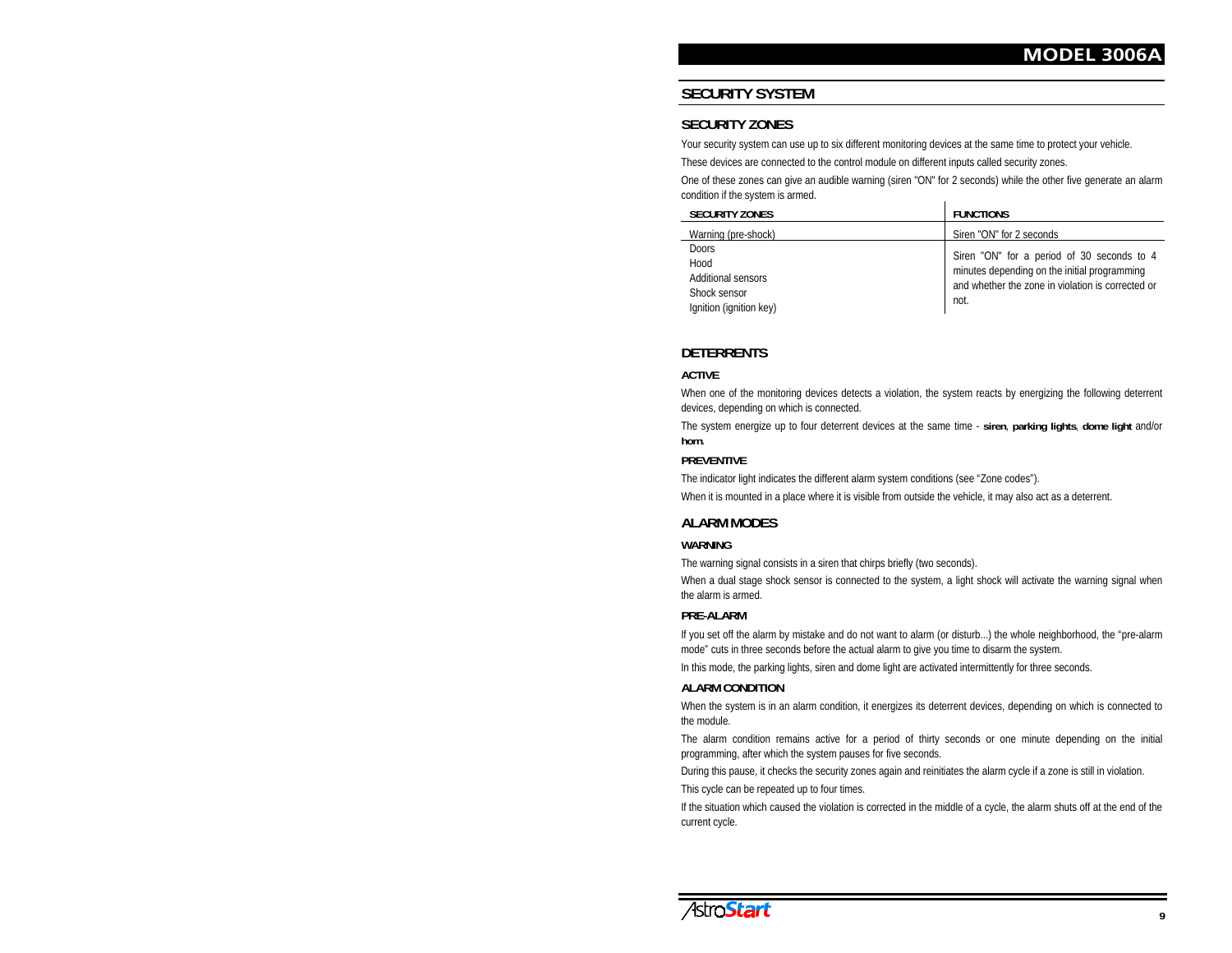#### **OPERATION**

Your vehicle security system can function in three different modes, namely **active**, **semi-passive rearming** and **passive arming** depending on the initial programming.

Consult the section corresponding to the mode in which your system was configured during installation.

#### **ACTIVE**

In active mode, the security system must be **armed** and **disarmed** with the remote control.

Consult the table of command on page 5.

The system is armed as soon as the command is received.

If a zone is in violation when the command is received, the alarm will still arm.

However, the zone in violation cannot trigger the alarm since it was not previously in a normal condition.

Manual mode is always available even if your system was configured differently when it was installed.

#### **SEMI-PASSIVE REARMING**

In semi-passive rearming mode, the security system must be **armed** and **disarmed** with the remote control. Consult the table of command on page 5.

In this mode the system automatically rearms 25 seconds after you have disarmed it if there is no security zone in violation.

The following table shows how each zone affects the rearming cycle.

| Security zone                                     | Effect on the rearming cycle                                                                        |
|---------------------------------------------------|-----------------------------------------------------------------------------------------------------|
| Hood<br><b>Additional sensors</b><br>Shock sensor | These three zones delay the onset of the rearming cycle for as long as they<br>remain in violation. |
| Ignition<br><b>Doors</b>                          | These two zones cancel the rearming cycle completely.                                               |
| Warning                                           | No effect                                                                                           |

Applying the brake pedal or enabling the "Temporary valet" mode cancel the rearming cycle.

#### **PASSIVE ARMING**

In automatic mode, opening a door initiates the rearming cycle.

The alarm system will be armed thirty seconds after checking that all the security zones are in a normal condition.

This thirty-second period is called the "rearming delay".

If a zone violation occurs during the rearming delay, the timer will stop counting and start again at thirty seconds when all the zones have returned to a normal condition.

During the rearming delay, the indicator light flashes rapidly.

After five seconds, the system issues an audible confirmation (1 chirp of the siren) indicating that the system will arm after 25 seconds.

At the end of this delay, the alarm is armed and issues a second confirmation (1 chirp of the siren and 1 flash of the parking lights) to indicate that the system is armed correctly.

If you wish to remain inside your vehicle without driving off, you can cancel the rearming cycle by turning the key to the ignition position (IGN) then back to "OFF" or by depressing the brake pedal.

When you exit the vehicle, the cycle starts again and the system arms automatically.

See also "Temporary valet" mode.

If you disarm the system (to enter the vehicle, for example) and do not open the door within thirty seconds, the system automatically rearms.

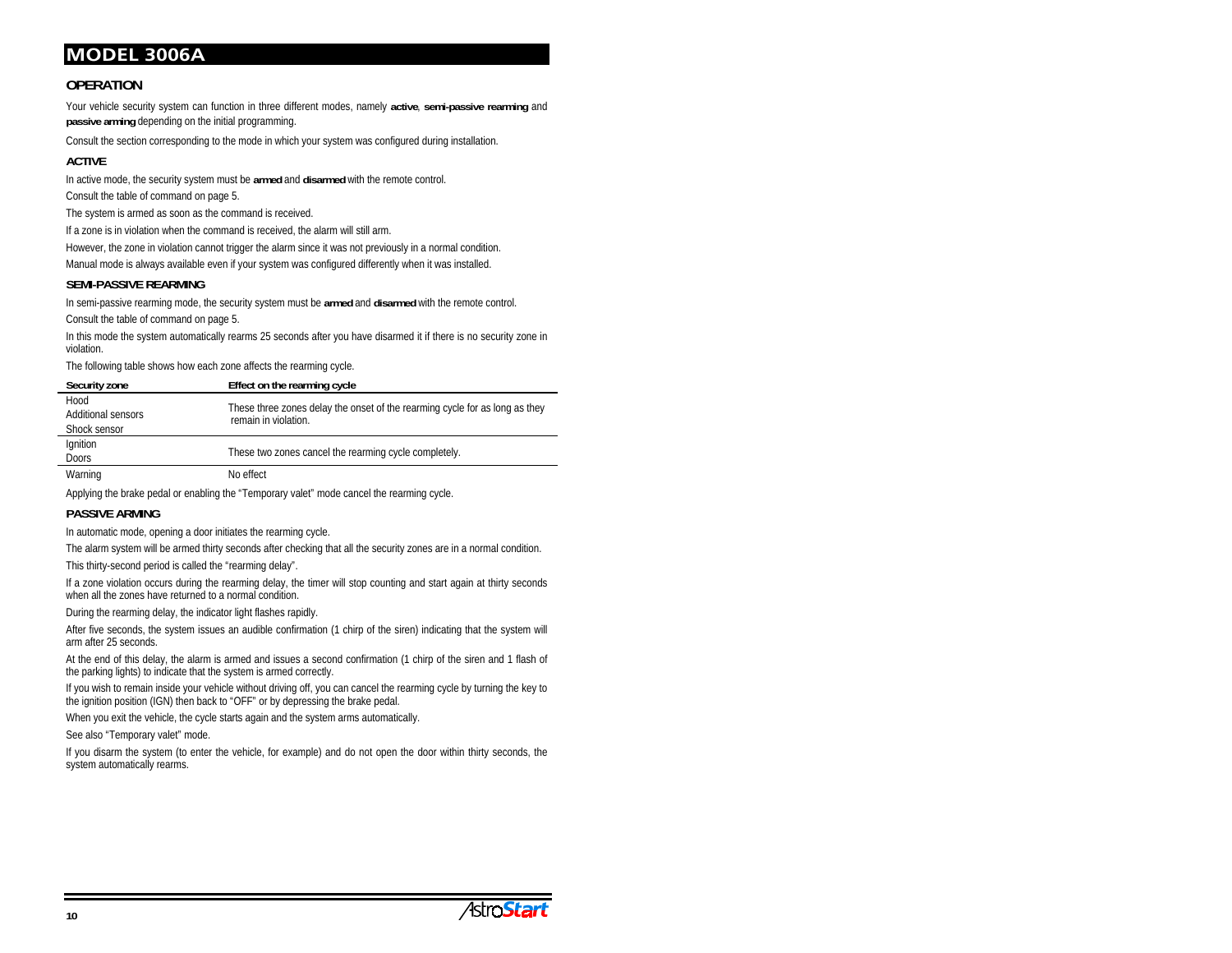The following table shows how each zone affects the rearming cycle.

| <b>Security zone</b> | Effect on the rearming cycle                                               |                            |
|----------------------|----------------------------------------------------------------------------|----------------------------|
| Hood                 |                                                                            |                            |
| <b>Doors</b>         | These four zones delay the onset of the rearming cycle for as long as they |                            |
| Additional sensor    | remain in a violation status.                                              |                            |
| Shock sensors        |                                                                            |                            |
| Ignition             | Turned ON by the ignition switch:                                          | Cancels the rearming cycle |
|                      | Turned ON by the remote starter module:                                    | No effect                  |

Warning No effect

Applying the brake pedal or turning the ignition key to the "ON" position cancels the rearming cycle (until a door is opened, which causes the rearming delay to start over from the beginning of the cycle).

See also "Temporary valet" and "Dome light delay".

**Disarming** can only be done using the remote control by pressing the **D** button (see the table of command on page 5*.*

The system is immediately disarmed and starts again at the beginning of the rearming delay.

#### **CANCELING ALARM CONDITION**

You can cancel the alarm condition by pressing the **B**<sup>1</sup> button, which also disarms the system, or by pressing the  $\blacksquare$  or the  $\blacksquare$  button, which cancels the alarm condition without disarming the system.

#### **CONFIRMATION**

When you arm or disarm the system, a confirmation is issued by the siren (if it is programmed during installation) and the parking lights. When the Valet mode (alarm) is enabled, the siren confirmation is replaced by a horn confirmation (if connected to system).

When the alarm is armed manually, one confirmation (chirp of the siren and/or flash of the parking lights) means that all the security zones are in their normal condition and the system is ready.

Three chirps or flashes indicate that one or more zones are in violation (example, a door is open).

When the zone is corrected (example, the door is closed), the system issues another confirmation (one chirp or flash if all the zones are in their normal condition, three if another zone is in violation).

If a zone is in violation when the system is armed manually and the situation causing the violation is not corrected, the alarm still arms, but this zone cannot generate an alarm condition.

See also "Dome light delay".

When you disarm the alarm, two chirps or flashes indicate that no one has tried to break into your vehicle or otherwise violate the system; four chirps or flashes indicate that an alarm condition occurred during your absence.

The following table summarizes this section.

| <b>CONFIRMATION</b> | MFANING                                                                                                        |
|---------------------|----------------------------------------------------------------------------------------------------------------|
| 1 blink             | System armed, no zone in violation.                                                                            |
| 2 blinks            | System disarmed, no violation detected.                                                                        |
| 3 blinks            | System armed with zone in violation. Check the indicator light to know which zone.                             |
| 4 blinks            | System disarmed with violation detected.<br>Check the indicator light to know what caused the alarm condition. |

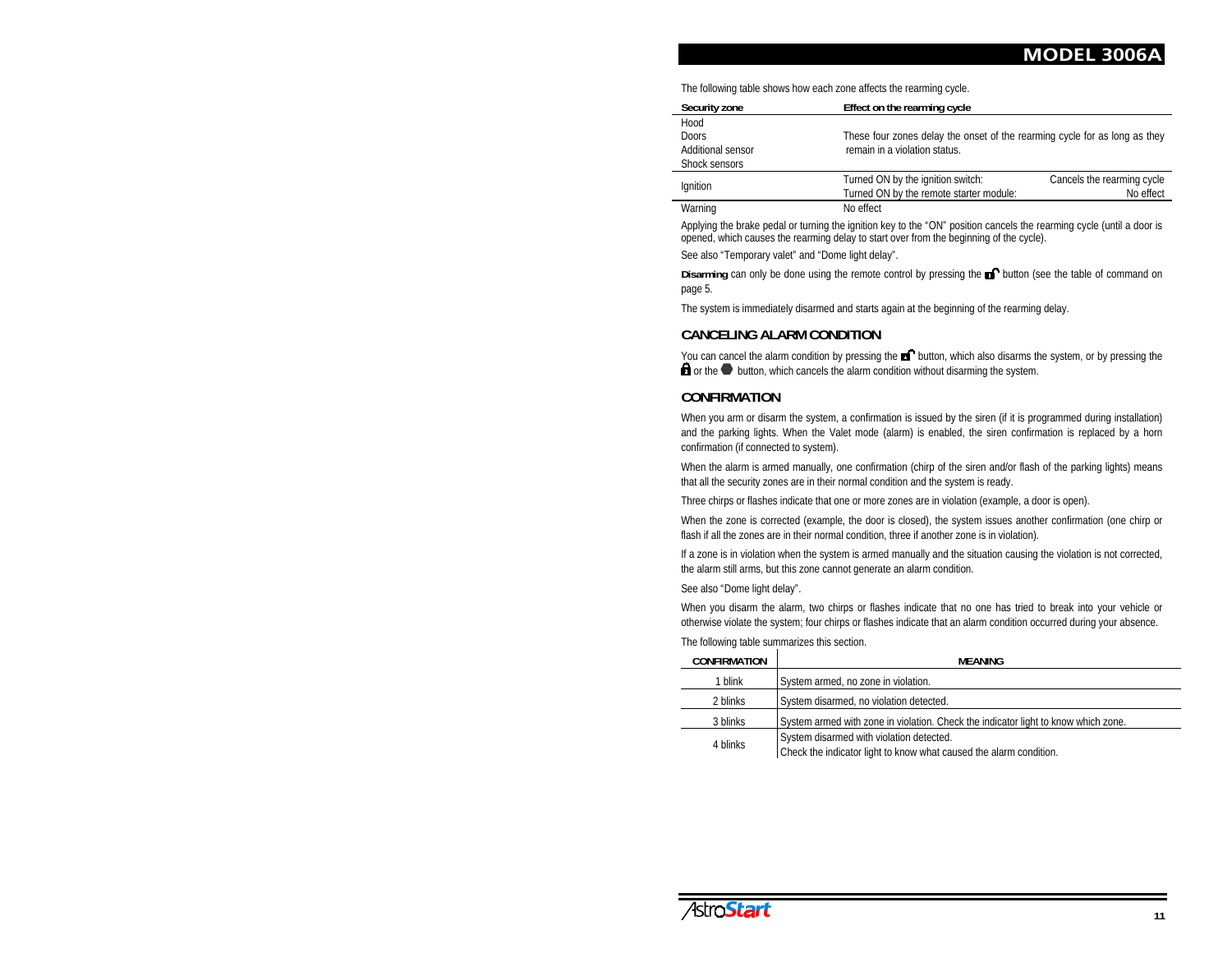#### **INDICATOR LIGHT**

The indicator light indicates the different alarm system conditions.

When it is mounted in a place where it is visible from outside the vehicle, it may also act as a deterrent.

**UPON ARMING -** The indicator light displays the codes for the zones in violation (example, a door is open).

Only one code is displayed at a time.

If more than one zone is in violation during arming, the code changes when the zone displayed is corrected (example, the door is closed).

**UPON DISARMING -** The indicator light displays the code for the last zone that generated an alarm condition.

The code is displayed when pressing the  $\blacksquare$  button and a door is open. The code is repeated until the brake pedal is applied.

The following table shows what the zone codes mean (number of flashes).

#### **ZONE CODES**

| Flash | Zone indication                                                                                        |
|-------|--------------------------------------------------------------------------------------------------------|
|       | The system is armed.                                                                                   |
| 2     | A door is/was open.                                                                                    |
| 3     | The hood is/was open.                                                                                  |
| 4     | An alarm condition is/was detected on the shock sensor input.                                          |
| 5     | The ignition key is/was in the ignition position (IGN).                                                |
| 6     | An alarm condition is/was detected on the additional sensors input (broken window,<br>movement, etc.). |
|       | Ture athay sanditions mou ha shoun butha indicator light.                                              |

Two other conditions may be shown by the indicator light:

**LOW CONSTANT**Indicates that the alarm is temporarily disarmed.

See "Valet mode".

RAPID FLASHING See "Operation (passive arming)".

#### **SECONDARY FUNCTIONS**

#### **ANTI-LOCK**

When it is connected to the ignition key cylinder, this function prevents the system from locking the doors during automatic arming when the key is in the ignition.

It can also be connected to a switch for selecting whether the automatic lock is **ACTIVE** or **INACTIVE**.

#### **TEMPORARY VALET MODE (ALARM)**

This mode allows you to cancel passive arming for an indefinite period of time.

You will find it useful when filling up or when working on or around your vehicle.

To enable the Temporary valet mode, press the **Ex** button during the 30-second rearming delay (indicator light flashing rapidly).

When the light stops flashing, it confirms that the Temporary valet mode is enabled.

To cancel this mode, simply turn the ignition key to the "ON " position.

Opening a door reactivates passive arming.

You can also arm the system with the remote control, which cancels the Temporary valet mode.

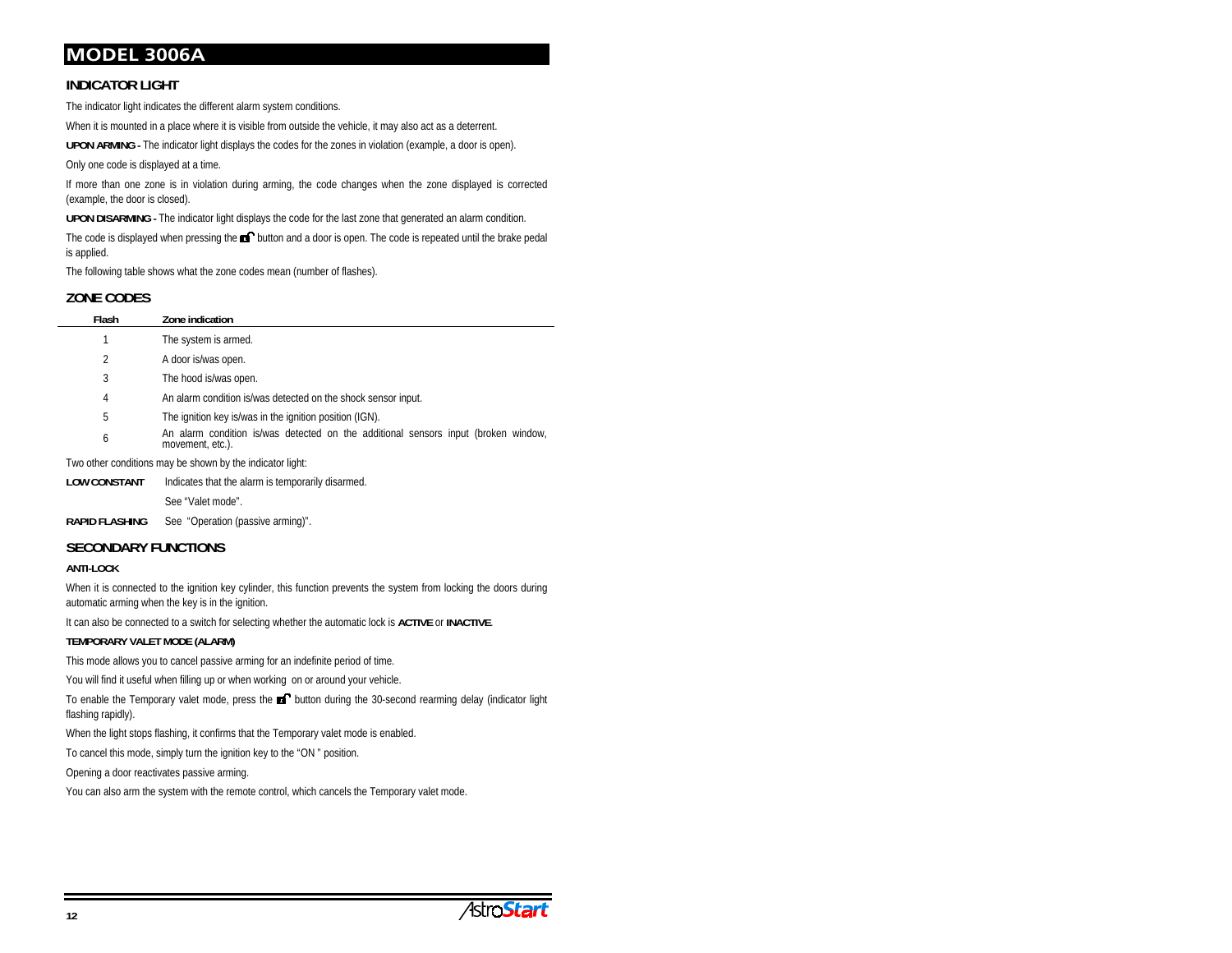# **MODEL 3006**

#### **ALARM VALET SWITCH**

The Valet switch is used to activate the **Valet mode** or cancel an alarm condition when your Remote control is **not available** (lost, weak batteries, etc).

This switch must be located in a hidden location known only to regular users of the vehicle. Ask your installer to show you where it is located.

#### **ALARM VALET MODE**

This mode is used to disarm the alarm permanently (for a maximum of 10 starting) when your vehicle is in for servicing, for example.

The following sequence will inactivate the alarm system permanently.

- xPlace the key in the ignition and turn it to the IGNITION position (**IGN**).
- $\bullet$  Press the switch until the Valet mode activates (about 3 seconds). The indicator light will come on at halfbrightness to indicate that the Valet mode is activated.

**Note**: If the system is programmed in passive arming mode and you wish it rearms when you exit your vehicle, wait about 3 seconds then press the switch again until the indicator light goes out.

 $\bullet$ Remove the ignition key.

To reactivate the alarm, repeat the same procedure with the exception of the indicator light (this must go out).

Note: When the key is turned to Ignition and/or engine is remotely started for the 10<sup>th</sup> time, the valet mode automatically disables. This function is to prevent Valet mode to remain deactivated for prolonged period of time.

#### **GLOSSARY**

#### **SIREN**

The siren emits six different sounds, i.e. it chirps repeatedly and alternates between six different sound sequences.

It is activated intermittently (short repeated chirps) during a pre-alarm and continuously during a warning or alarm condition.

It can give a confirmation of the ARMING and DISARMING commands with short chirps; see the table in the CONFIRMATION section.

This function is programmable as ACTIVE or INACTIVE during installation.

#### **HORN**

The horn is activated intermittently (short repeated blasts) when there is a warning or alarm condition.

This function is optional and may require additional equipment to be installed.

Consult your installer for more information.





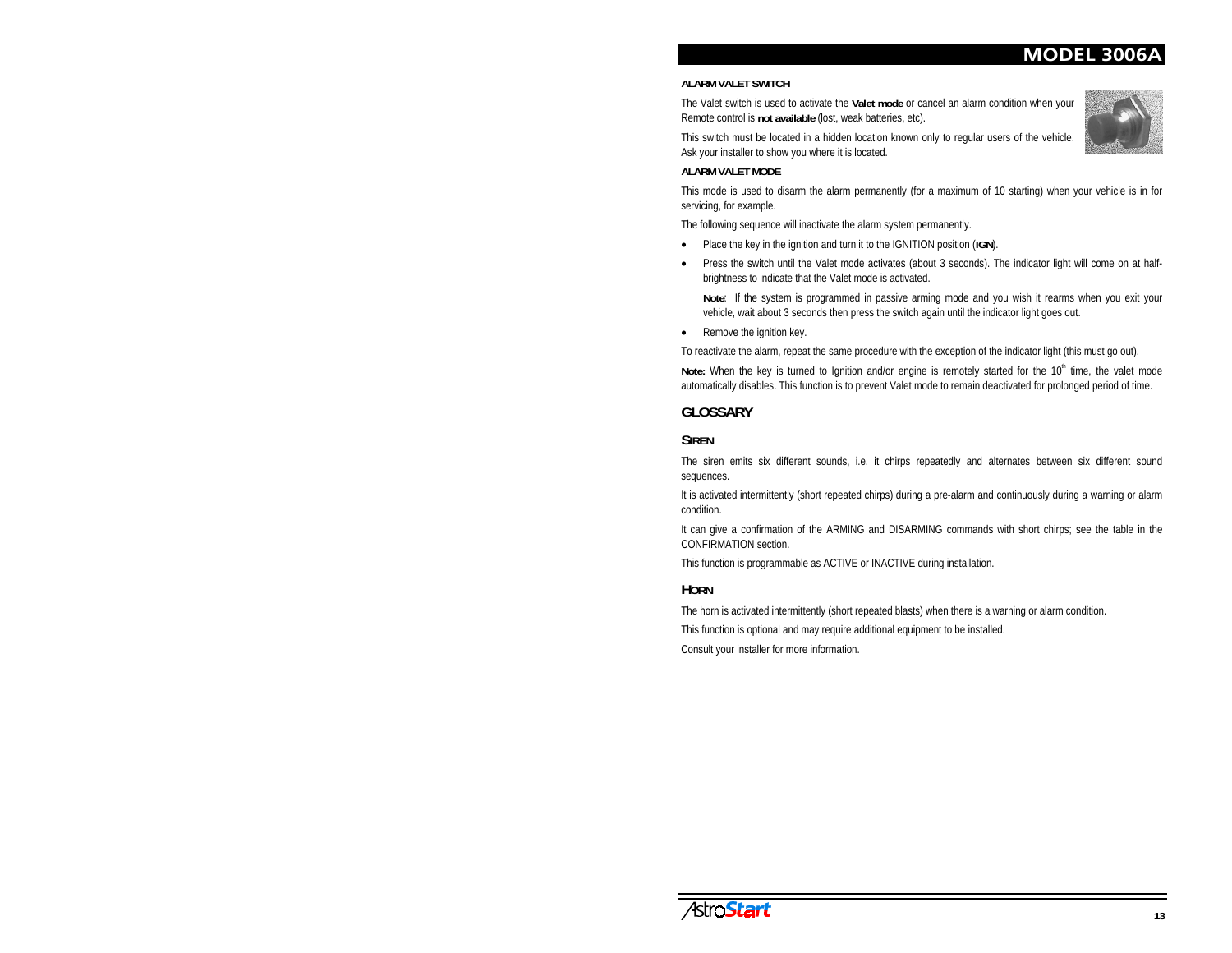#### **PARKING LIGHTS**

The parking lights flash intermittently (repeated flashes) when there is a warning, pre-alarm or alarm condition.

The parking lights also confirm that commands have been received.

See the table in the CONFIRMATION section.

#### **IN VIOLATION**

"In violation" means the condition required for a security zone to generate an alarm condition; for example, a door is open, etc.

#### **DOME LIGHT DELAY**

The remote starter can turn on the dome light for 35 seconds when you send an Unlock command (not available in passive arming mode).

In passive arming mode, the system ignores the "doors" zone during the dome light delay, which has the effect of extending the rearming time by 35 seconds.

On certain vehicles, the dome light may remain on after the last door has been closed.

If this option applies to your vehicle, the rearming time is extended by the length of time the dome light is kept on by the vehicle.

# **LOCK/UNLOCK COMMANDS**

If your vehicle is equipped with electric door locks, several functions can be operated by remote control when arming or disarming the alarm.

These features are optional and may require purchasing additional equipment.

Consult your dealer for advice.

Following systems can be controlled:

- Door locks
- Trunk or hatchback release
- Interior lights

# **LOCK**

Press **button** (lights: 1, siren: 1).

Doors are locked and parking lights flash once to confirm command has been received.

## UNLOCK **of**

Press **a** button (lights: 2, siren: 2). Doors are unlocked and parking lights flash twice to confirm command has been received.

The "Unlock" function can be programmed in such a way that the first unlock command only unlocks the driver's door, while a following unlock command unlocks the other door(s).

Dome light will turn on for 35 seconds every time "Unlock" command is sent.

This 35-second period is cancelled when "Lock" command is sent, brakes are applied or key is inserted in ignition and turned to "**ON**" position.

This function is optional and requires an additional connection and equipment during installation.

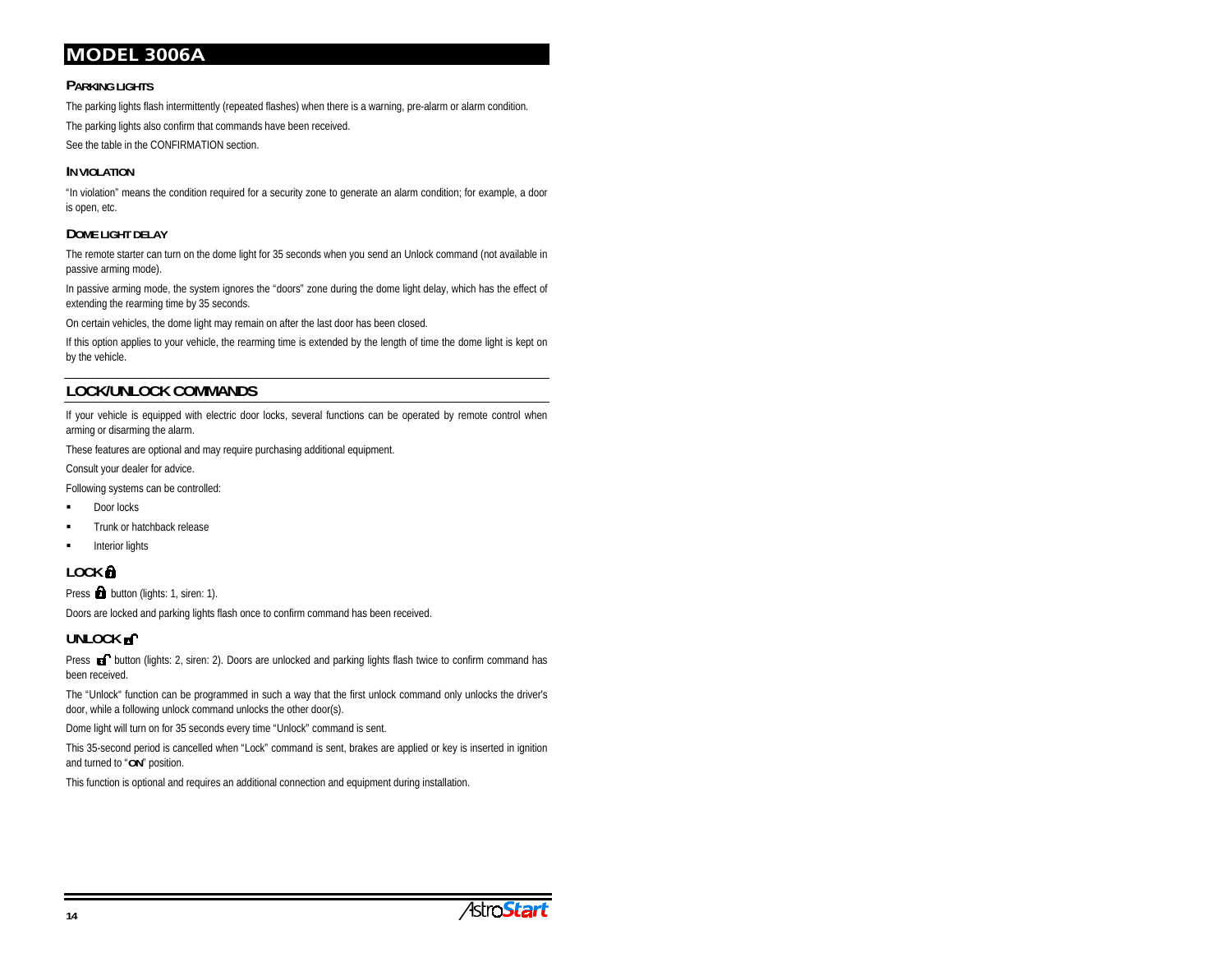#### **TRUNK RELEASE**

Press  $\blacktriangleright$  button (lights: 3). Trunk is released and parking lights flash three times to confirm command has been received.

Trunk cannot be released if alarm is armed (if applicable) or if ignition key is in "**ON**" position.

In both these cases, parking lights flash once to confirm that command has been received but trunk could not be released.

If you are not sure you have received confirmation, repeat command.

System will repeat confirmation as often as you wish.

#### **AUTOMATIC LOCK/UNLOCK**

Programmable as **Active** or **Inactive** during installation.

This function locks doors when ignition key is in "**ON**" position, engine is running and brakes are applied.

Doors are unlocked when key is turned from "**ON**" to "**OFF**" or when Continuous Mode is activated.

If "Unlock" function is set to unlock only driver's door on the first command, the "Automatic Unlock" function will unlock driver's door only.

This function is : Active | | Inactive

#### **OTHER COMMANDS**

#### **ANTITHEFT (CIRCUIT DISABLER)**

Programmable as **Active** or **Inactive** during installation.

Your Security System is equipped with an Antitheft system.

This system consists of an output that controls a relay that cuts all circuits required to operate your vehicle (optional connection).

Two types of Antitheft system are available with Model 3006A.

#### **"PASSIVE" TYPE ANTITHEFT**

**ARMING :** This type of Antitheft system arms automatically when ignition key is turned from "**ON**" to "**OFF**" and remains "**OFF**" for 30 seconds.

**DISARMING :** To disarm Antitheft system, insert ignition key and turn it to "**RUN**" position.

One second later, you have 20 seconds to turn one of your vehicle's accessories (predetermined during installation) to "**ON**" position and then to "**OFF**" position.

Make sure this accessory is in "**OFF**" position before executing this sequence.

Three seconds later, Antitheft system is disarmed and you can start engine.

LED goes out to confirm that Antitheft system is disarmed.

#### **ANTITHEFT VALET MODE :**

The Antitheft valet switch allows you to cancel the antitheft system whenever your vehicle is left to someone to whom you don't want to disclose your antitheft accessory or disarming sequence.



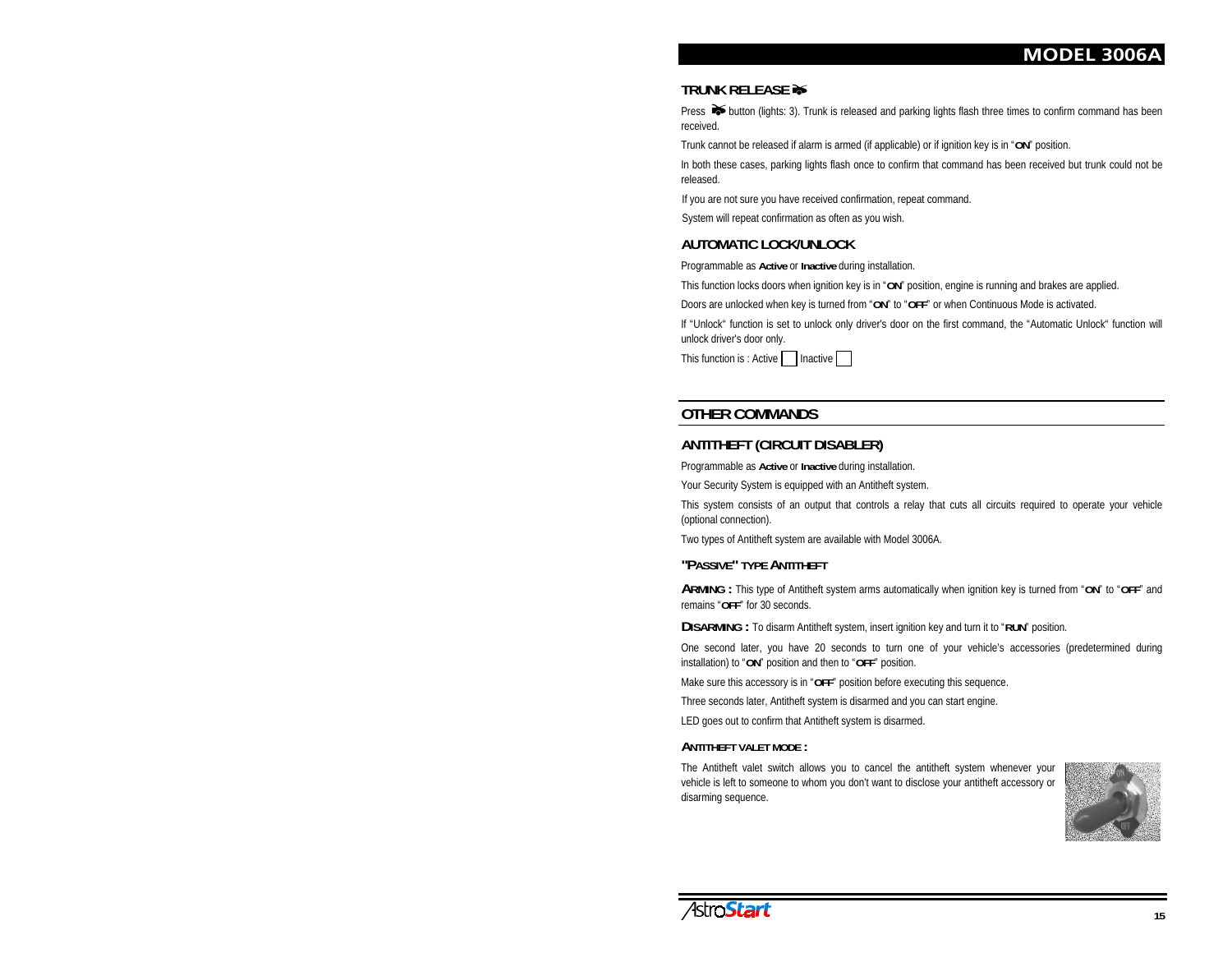**TO ACCESS VALET MODE**, carry out "DISARMING" sequence then, within 20 seconds, place the Valet switch to "**ON**" position.

If Valet switch is placed in "**ON**" position more than 20 seconds following disarming sequence, you will need to turn ignition key to the "**OFF**" position and then repeat the sequence from the beginning.

Note that the antitheft system will not rearm as long as the Valet mode is not deactivated.

**TO TURN VALET MODE OFF**, carry out the "DISARMING" sequence then, within 20 seconds, place Valet switch to "**OFF**" position.

If Valet switch is placed in "**OFF**" position more than 20 seconds following disarming sequence, you will need to turn ignition key to the "**OFF** " position and then repeat the sequence from the beginning.

#### **"ACTIVE" TYPE ANTITHEFT**

**ARMING :** This type of Antitheft system arms automatically when ignition key is turned from "**ON**" to "**OFF**" and remains "**OFF**" for one minute.

It can also be armed manually by sending a "Lock" command (unless ignition key is in "**ON**" position).

**DISARMING :** Antitheft system is disarmed for one minute when you send "Unlock" command.

If ignition key is not turned to "**ON**" position within one minute, system automatically rearms, thus preventing any intruder from starting your vehicle, even with ignition key.

It can be connected so that horn sounds if an intruder tries to start your vehicle when it is in ANTITHEFT mode.

#### **VALET MODE**

In this "Antitheft" mode, the Valet function is used to neutralize antitheft system should the remote control be inoperative for any reason.

**ACTIVATING** : To access Valet mode, carry out the following sequence.

- Place key in ignition switch, then turn it to "**RUN**" position.
- Place Valet switch to "**ON**" position.

**DEACTIVATING:** To deactivate the Valet mode, carry out the following sequence.

- Place key in ignition switch, then turn it to "**RUN**" position.
- $\blacksquare$ Place Valet switch to "**OFF**" position.

#### **CAR FINDER**

Programmable as **Active** or **Inactive** during installation.

Press **and all buttons simultaneously (lights: 3, horn: 7).** This function sounds **horn** (short tune) and flashes **parking lights** to help you locate your vehicle in a large parking lot.

## **PANIC**

Press button. This command activates parking lights, horn, siren and dome light intermittently, depending on which is connected to system, for 30 seconds  $\Box$  or 60 seconds  $\Box$  depending on programming during installation.

Panic mode is used to attract attention if you are in trouble.

This command will not be executed if engine is kept running by ignition key.

In this case, parking lights will flash once to confirm that command has been received.

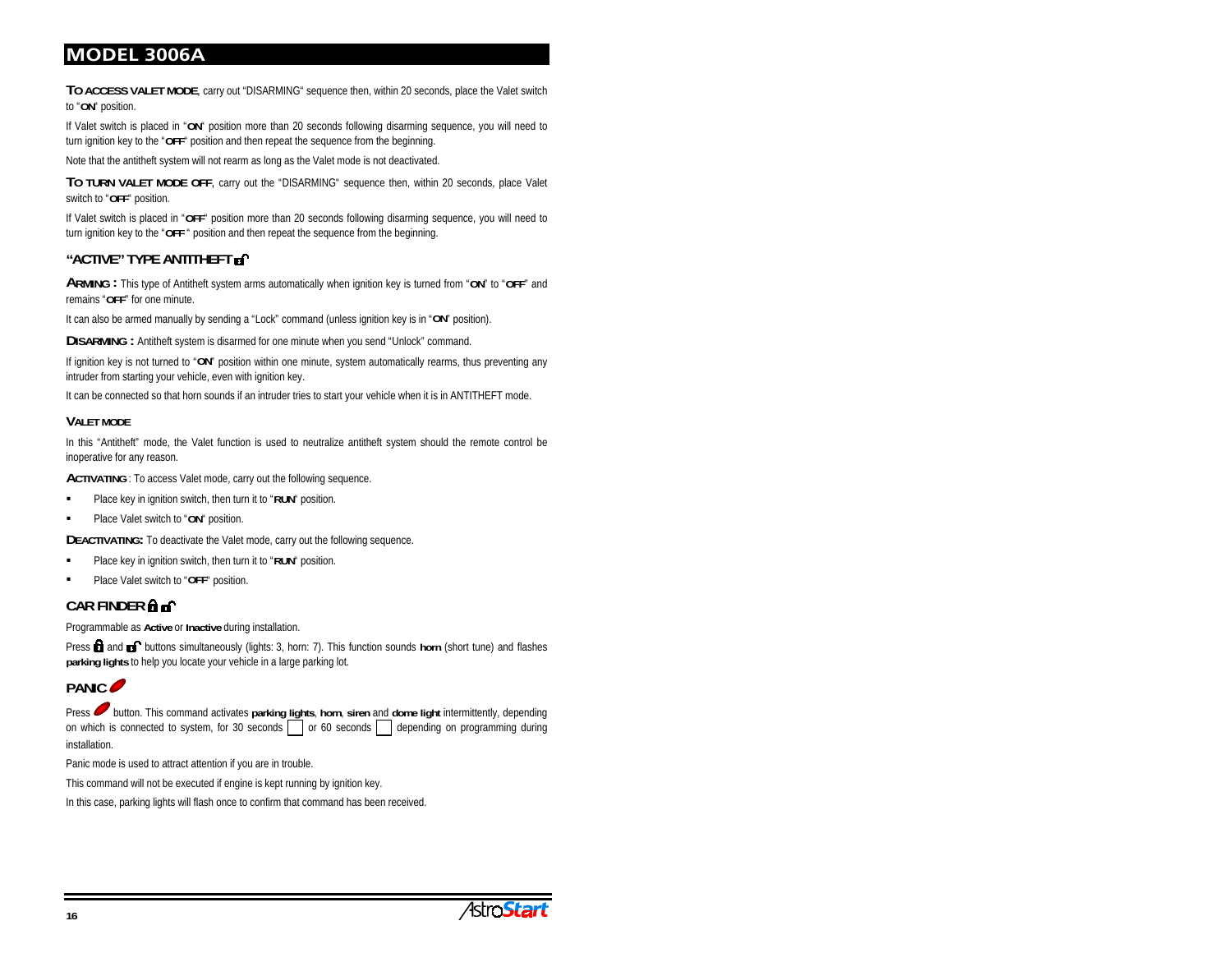#### **UTILITY COMMANDS**

Programmable as **Active** or **Inactive** during installation.

Two additional commands control most of your vehicle's accessories, depending on which were connected during installation (headlight, defroster, etc.).

For details, consult your technician.

#### COMMAND #1 **∩**  $\rightarrow$

To activate this function, press **and** and  $\blacktriangleright$  buttons simultaneously (lights: 1).

The accessory associated with this command ( \_\_\_\_\_\_\_\_\_\_\_\_\_\_\_\_\_\_\_\_\_\_\_\_\_\_\_\_\_\_\_\_\_\_\_\_\_\_\_\_\_\_\_\_\_ ) is then activated for  $1$  second  $\Box$ , 1 minute  $\Box$  or 8 minutes  $\Box$ , depending on programming.

This duration can be cancelled by repeating command (lights: 1).

#### **COMMAND #2**

To activate this function, press **and** and  $\blacktriangleright$  buttons simultaneously (lights: 1).

The accessory associated with this command ( \_\_\_\_\_\_\_\_\_\_\_\_\_\_\_\_\_\_\_\_\_\_\_\_\_\_\_\_\_\_\_\_\_\_\_\_\_\_\_\_\_\_\_\_\_ ) is then activated for  $1$  second  $\Box$ , 1 minute  $\Box$  or 8 minutes  $\Box$ , depending on programming.

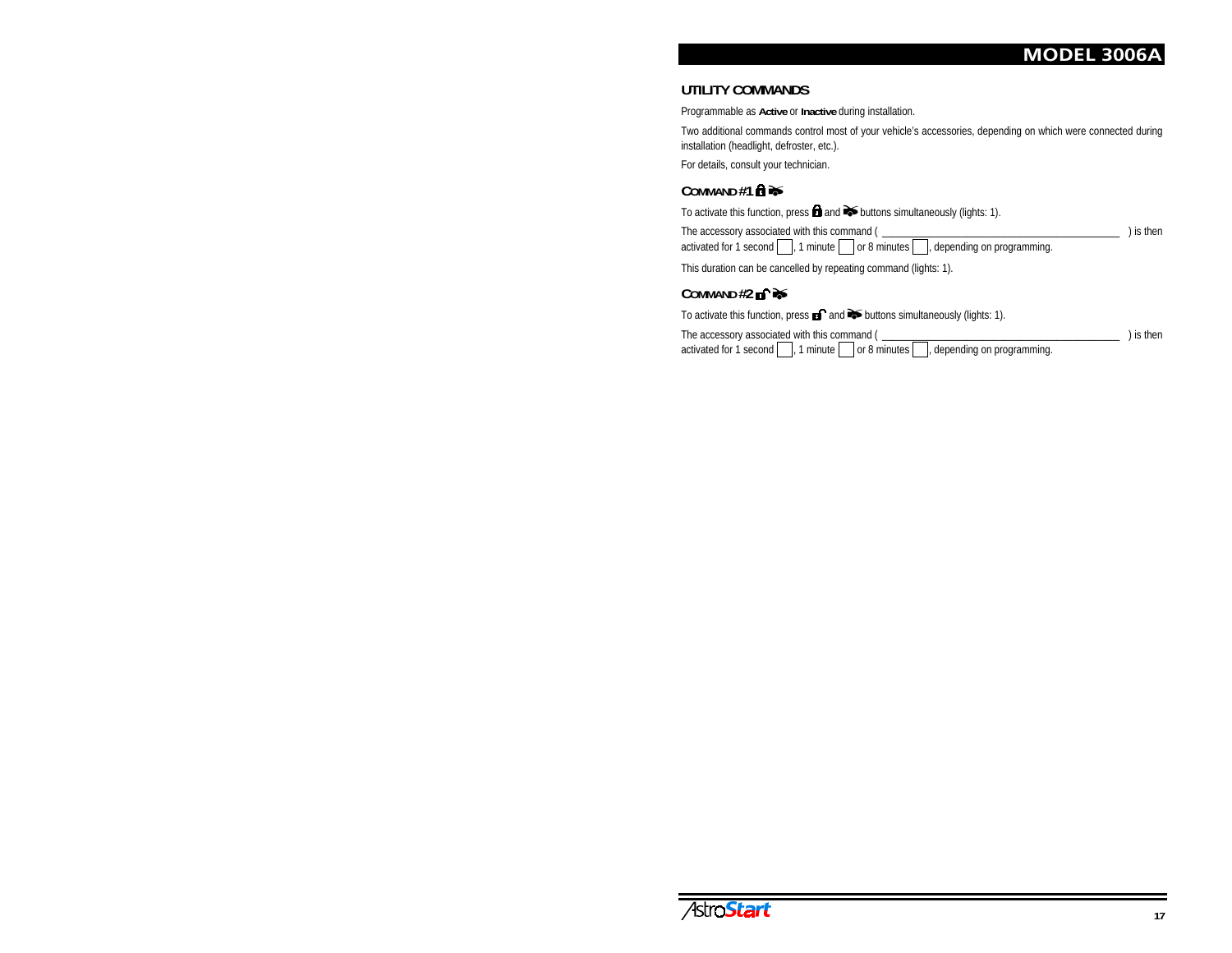## **START FAIL CODES**

When a remote start attempt fails, it is possible to determine what caused the failure to start.

Press the  $\Box$  and  $\Box$  buttons simultaneously.

The number of times the parking lights flash corresponds to the start fail code.

The table below lists the various start fail codes.

| Code           | <b>Failure to start details</b>                                        |
|----------------|------------------------------------------------------------------------|
| 1              | Module has received a Stop command (remote or timer).                  |
| $\overline{2}$ | Brakes have been applied during or after start sequence.               |
| 3              | Stop command sent by alarm system.                                     |
| 4              | Engine does not crank when starting sequence is initiated.             |
| 5              | Start command ignored because hood is open.                            |
| 6              | Start command ignored because gearshift not in "P" or "N".             |
| 7              | Start command ignored because key is in ignition (in "Run" position).  |
| 8              | Remote starter's main switch is "OFF".                                 |
| 9              | Run time has elapsed.                                                  |
| 10             | Remote starter attempted to start engine three times unsuccessfully.   |
| 11             | Remote starter sensed engine was already running.                      |
| 12             | Engine is over-revving.                                                |
| 13             | Engine not cranking fast enough during start sequence.                 |
| 14             | Vehicle draws too much current on remote starter's auxiliary circuits. |
| 15             | Vehicle draws too much current on remote starter's accessory circuits. |

If any of these start fail codes persist, see your dealer.

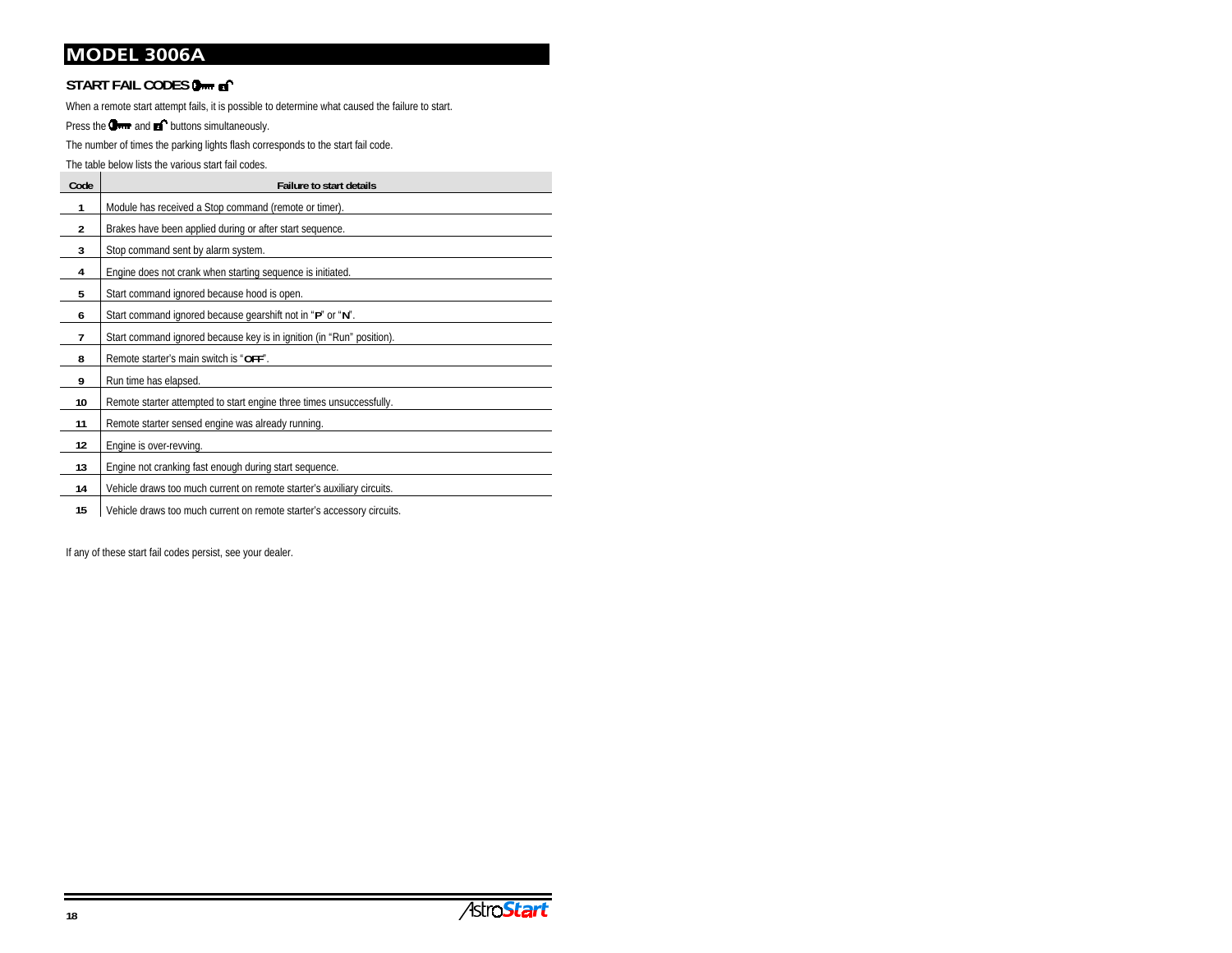# **SAFETY CHECKS**

In order to maintain a high safety standard, proceed with following routine checks every month.

# **HOOD SWITCH**

- u Start your vehicle with Remote Starter.
- ۳ Open hood.

Engine should stop as soon as hood is opened.

If engine does not stop immediately, turn main switch to "**OFF**" position **and leave it off until situation has been corrected**. Contact your local service center.

# **DETECTING "P" AND "N" GEARSHIFT POSITIONS**

Your starter is designed to check gearshift position at all times.

If key must be in ignition for gearshift to be moved out of "**P**", your vehicle is safe as long as keys are kept away from children.

If, however, gearshift can be put in gear without key being in ignition, proceed with this simple check.

- $\blacksquare$ Put gearshift in gear.
- n Be ready to apply brakes.
- n Start your vehicle with Remote Starter.
- u Repeat these steps with gearshift in "**Drive**" and "**Reverse**".

If starter reacts within 90 seconds (which would be abnormal), turn main switch to "**OFF**" position **and leave it off until situation has been corrected**. Contact your local service center.

# **REPLACING OR BOOSTING VEHICLE BATTERY**

If you have to replace or boost your battery for any reason, first turn main switch to "**OFF**" position **and leave it** "**OFF**" **until battery is replaced or fully charged**.

#### **Reversing polarity during this operation could permanently damage your Remote Starter.**